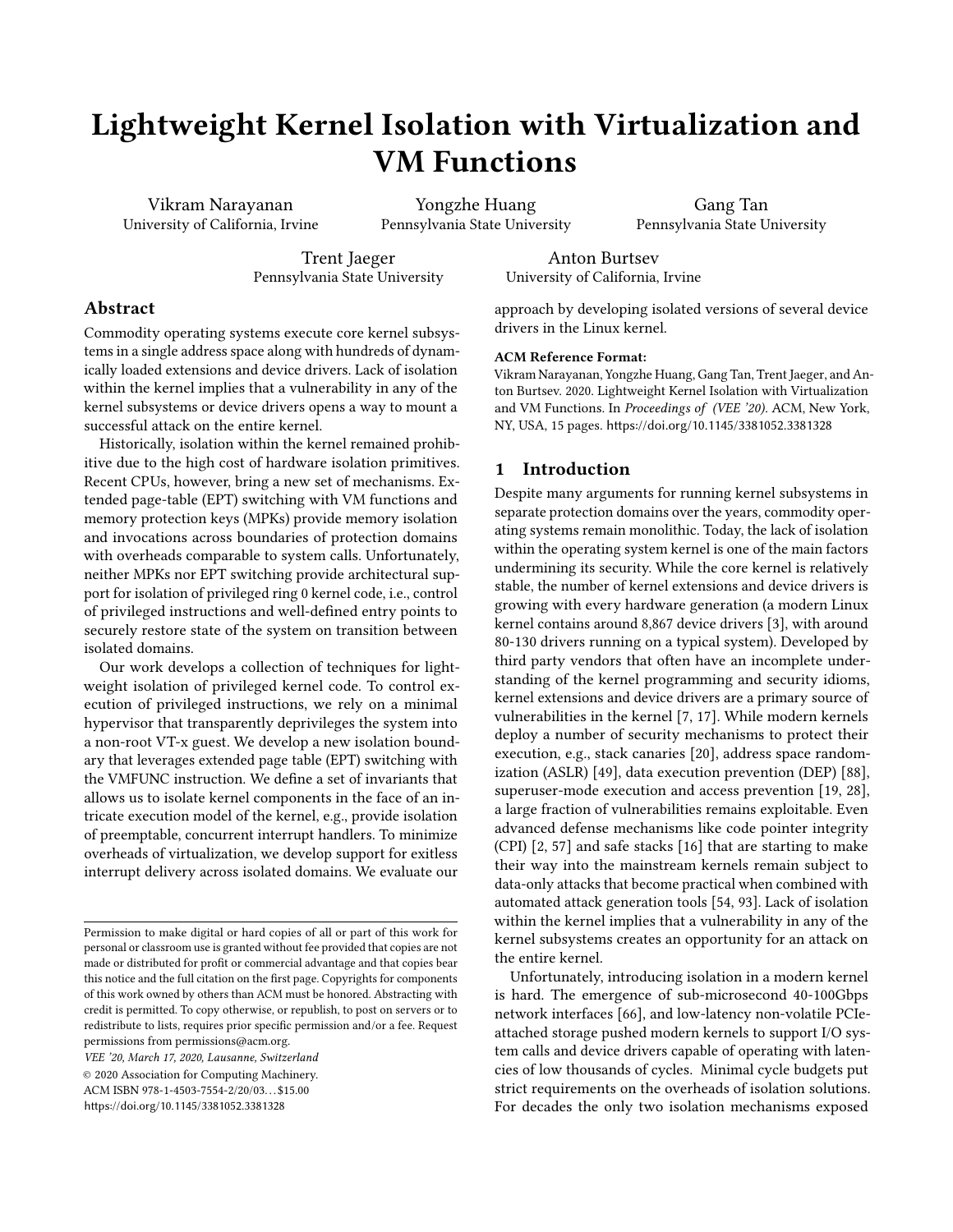by commodity x86 CPUs were segmentation and paging. Segmentation was deprecated when the x86 architecture moved from 32bit to 64bit addressing mode. On modern machines with recently introduced tagged TLBs, a carefullyoptimized page-based inter-process communication mechanism requires 952 cycles for a cross-domain invocation [\[4\]](#page-12-8). With two domain crossings on the network transmission path, traditional page-based isolation solutions [\[83,](#page-14-3) [84\]](#page-14-4) result in prohibitive overheads on modern systems.

Today, the landscape of isolation solutions is starting to change with the emergence of new hardware isolation primitives. VM function extended page-table (EPT) switching and memory protection keys (MPKs) provide support for memory isolation and cross-domain invocations with overheads comparable to system calls [\[45,](#page-13-4) [51,](#page-13-5) [62,](#page-13-6) [68\]](#page-13-7). Unfortunately, neither MPKs nor EPT switching implement architectural support for isolation of privileged ring 0 kernel code, the code that runs with superuser privileges and can easily escape such isolation by accessing a wide range of privileged CPU instructions. Traditionally, to control execution of privileged instructions, isolation of kernel subsystems requires an exit into ring 3 [\[6,](#page-12-9) [13,](#page-12-10) [22,](#page-12-11) [24,](#page-12-12) [29,](#page-12-13) [35,](#page-12-14) [36,](#page-12-15) [44,](#page-13-8) [55,](#page-13-9) [76,](#page-13-10) [85,](#page-14-5) [89,](#page-14-6) [92\]](#page-14-7). The change of the privilege level, however, can incur 0.35- 6.3x overhead for relatively lightweight VMFUNC and MPK based isolation techniques.

Our work on Lightweight Virtualized Domains (LVDs) develops new mechanisms for isolation of privileged kernel code through a combination of hardware-assisted virtualization and EPT switching. First, to control execution of privileged instructions without requiring a change of the privilege level, we execute the system under control of a minimal late-launch hypervisor. When the isolated subsystem is loaded into the kernel we transparently deprivilege the system into a non-root VT-x guest. Effectively, we trade the cost of changing the privilege level on cross-domain invocations for exits into the hypervisor on execution of privileged instructions. We demonstrate that for I/O intensive workloads that pose the most demanding requirements on the cost of the isolation mechanisms this tradeoff is justified: the exits caused by privileged instructions are much less frequent compared to the number of crossings of isolation boundaries [\(Section 5\)](#page-8-0).

Second, to protect the state of the system, we develop a new isolation boundary that leverages extended page tables (EPTs) and EPT switching with the VMFUNC instruction. VMFUNC allows the VT-x guest to change EPT mappings, and hence change the view of all accessible memory with a single instruction that takes 109-147 cycles [\[45,](#page-13-4) [56,](#page-13-11) [68\]](#page-13-7). Several projects explore the use of VMFUNC for isolation of code within user programs [\[45,](#page-13-4) [63\]](#page-13-12), implementation of microkernel processes [\[68\]](#page-13-7), and protecting legacy systems against the Meltdown speculative execution attack [\[51\]](#page-13-5). In contrast to previous work, we develop techniques for enforcing isolation of kernel subsystems. Kernel subsystems, e.g.,

device drivers, adhere to a complex execution model of the kernel, i.e., they run in the context of user and kernel threads, interrupts, and bottom-half software IRQs. Most driver code (including interrupt handlers) runs on multiple CPUs and is fully reentrant, i.e., it runs with interrupts enabled, calls back into the kernel, and can yield execution. VMFUNC does not provide architectural support for protecting the state of the system upon crossing boundaries of isolated domains. We define a set of security invariants and develop a collection of mechanisms that allow us to retain isolation in a complex execution environment of the kernel.

Finally, to minimize overheads introduced by running the system as a non-root VT-x guest, we develop support for exitless interrupt delivery. Even though modern device drivers use interrupt coalescing and polling, interrupt exits can be a major source of overhead in virtualized environments [\[39,](#page-12-16) [86\]](#page-14-8). We develop a collection of new mechanisms that allow us re-establish correct state of the system while handling an interrupt in a potentially untrusted state inside an isolated domain and without exiting into the hypervisor.

To evaluate practicality of our approach, we isolate several performance-critical device drivers of the Linux kernel. In general, irrespective of isolation boundary, isolation of kernel code is challenging as it cuts through a network of data and control flow dependencies in a complex, feature-rich system [\[72,](#page-13-13) [84\]](#page-14-4). To isolate device drivers, we leverage an existing device driver isolation framework, LXDs [\[72\]](#page-13-13). We evaluate overheads of LVDs on software-only network and NVMe block drivers, and on the 10Gbps Intel Ixgbe network driver.

We argue that our work—a practical, lightweight isolation boundary that supports isolation of kernel code without breaking its execution model—makes another step towards enabling isolation as a first-class abstraction in modern operating system kernels. Our isolation mechanisms can be implemented either as a loadable late-launch hypervisor that transparently provides isolation for a native non-virtualized system, or as a set of hypervisor extensions that enable isolation of kernel code in a virtualized environment. While we utilize EPTs for memory isolation, we argue that our techniques—control over privileged instructions, secure state saving, and exitless interrupts—are general and can be applied to other isolation mechanisms, for examplee MPK.

#### 2 Background and Motivation

Historically, two factors shape the landscape of in-kernel isolation: the availability of hardware isolation mechanisms, and the complexity of decomposing existing shared-memory kernel code.

#### 2.1 Isolation Mechanisms and Overheads

Segmentation and paging For decades the only two isolation mechanisms exposed by commodity x86 CPUs were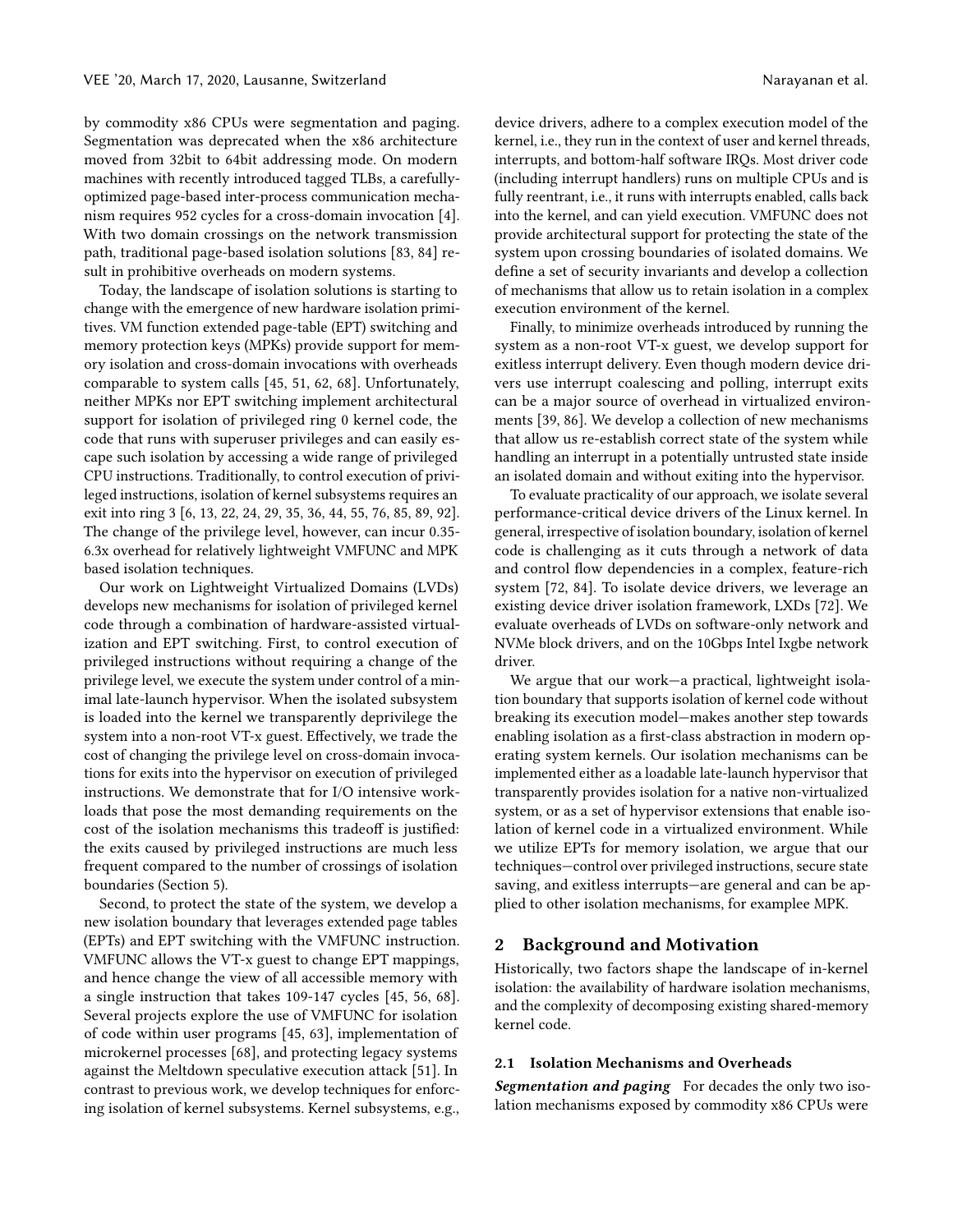segmentation and paging. Segmentation was demonstrated as a low-overhead isolation mechanism by the pioneering work on L4 microkernel [\[60\]](#page-13-14). Unfortunately, segmentation was deprecated when the x86 architecture moved from 32bit to 64bit addressing mode. On modern machines with recently introduced tagged TLBs, a carefully-optimized page-based isolation mechanism requires 952 cycles for a minimal crossdomain invocation [\[4\]](#page-12-8) (ironically, the cost of the context switch is growing over the years [\[25\]](#page-12-17)). With two domain crossings on the network transmission path, page-based isolation solutions like Nooks [\[84\]](#page-14-4) would introduce an overhead of more than 72%. Less optimized approaches like SIDE [\[83\]](#page-14-3) that rely on a pagefault to detect cross-domain access in addition to a page table switch would result in a 2x slowdown.

Cache-coherent cross-core invocations With the commoditization of multi-core CPUs, multiple systems suggested cross-core invocations for acceleration of system calls [\[82\]](#page-14-9) and cross-domain invocations [\[8,](#page-12-18) [50,](#page-13-15) [72\]](#page-13-13). Faster than address space switches, the cross-core invocations are still expensive. A minimal call/reply invocation requires four cache-line transactions [\[72\]](#page-13-13) each taking 109-400 cycles [\[21,](#page-12-19) [70,](#page-13-16) [71\]](#page-13-17) depending on whether the line is transferred between the cores of the same socket or over a cross-socket link. Hence the whole call/reply call takes 448-1988 cycles [\[72\]](#page-13-13). More importantly, during the cross-core invocation, the caller core has to wait for the reply from the callee core. At this point, two cores are involved in the cross-domain invocation, but the caller core is wasting time constantly checking for the reply in a tight loop. Asynchronous runtimes like LXDs [\[72\]](#page-13-13) and AC [\[43\]](#page-13-18) provide a way to utilize the caller core by performing a lightweight context switch to another asynchronous thread. Unfortunately, exploiting asynchrony is hard: kernel queues are often short and overheads of creating and joining asynchronous threads add up quickly. Overall, cross-core isolation achieves acceptable overhead (12-18% overheads for an isolated 10Gbps network drivers) but at the cost of additional cores [\[72\]](#page-13-13).

Memory Protection Keys (MPKs) Recent Intel CPUs introduced memory protection keys (MPKs) to provide finegrained isolation within a single address space by tagging each page with a 4-bit protection key in the page table entry. A special register, pkru, holds the current protection key. The read or write access to a page is allowed only if the value of the pkru register matches the tag of the page. Crossing between protection domains is performed by writing a new tag value into the pkru, which is a fast operation taking 20-26 cycles [\[45,](#page-13-4) [74\]](#page-13-19). However, several challenges complicate the use of MPKs for isolating kernel code. First, the 4-bit protection keys are interpreted by the CPU only for user-accessible pages, i.e., the page table entries with the "user" bit set. It is possible to map the kernel pages of an isolated subsystem as user-accessible, but additional measures have to be taken to protect the isolated kernel code from

user accesses through either a page table switch [\[40\]](#page-12-20) (which is expensive), or MPKs themselves. The reliance on MPKs requires either binary rewriting of all user applications [\[87\]](#page-14-10) (which in general is undecidable [\[45\]](#page-13-4)), or dynamic validation of all wrpkru instructions with hardware breakpoints [\[45\]](#page-13-4) (which can also accumulate significant overhead). Second, the isolation of the kernel code requires careful handling of privileged instructions, e.g., updates of control and segment registers, etc. In turn, this requires either exiting into privilege level 3 (which can be done with an overhead of a system call), through compile-time or load-time binary rewriting of all privileged instructions (which becomes challenging in light of possible control-flow attacks), or executing the system as a non-root VT-x guest, which requires techniques developed in this work.

Extended Page Table switching with VM functions The EPTP switching via the vmfunc instruction is yet another new hardware mechanism appearing in Intel CPUs that enables a virtual machine guest to change the root of the extended page table (EPT) by re-loading it with one of a set of values preconfigured by the hypervisor. VMFUNC allows the guest to change EPT mappings, and hence change the boundaries of a protection domain, with a single instruction that takes 109-147 cycles [\[45,](#page-13-4) [56,](#page-13-11) [68\]](#page-13-7). Compared with MPKs, EPT switching does not require exits into ring 3, binary rewriting, or validation of VMFUNC instructions for isolation of privileged kernel code—all sensitive state can be protected by the hypervisor through construction of non-overlapping address spaces [\[62\]](#page-13-6) (we describe details of isolating privileged ring 0 code in [Section 3.3\)](#page-5-0). Several projects explore the use of VMFUNC for isolation of user programs [\[45,](#page-13-4) [63\]](#page-13-12), addressing speculative execution attacks [\[51\]](#page-13-5), and implementing fast microkernel IPC [\[68\]](#page-13-7). LVDs extend VMFUNC-based solutions with support for isolation of privileged kernel code and isolation invariants in the face of fast exitless interrupts.

Software fault isolation (SFI) and MPX Software fault isolation (SFI) allows enforcing isolation boundaries in software without relying on hardware protection [\[91\]](#page-14-11). XFI [\[26\]](#page-12-21), BGI [\[14\]](#page-12-22), and LXFI [\[64\]](#page-13-20) apply SFI for isolation of kernel modules in Windows [\[14,](#page-12-22) [26\]](#page-12-21) and Linux [\[64\]](#page-13-20) kernels. LXFI [\[64\]](#page-13-20) saturates a 1Gbps network adapter for TCP connections, but results in a 2.2-3.7x higher CPU utilization (UDP throughput drops by 30%). On modern network and storage interfaces increase in CPU utilization will likely result in a proportional drop in performance. Recent implementations of SFI, e.g., MemSentry [\[56\]](#page-13-11) rely on Intel Memory Protection Extensions (MPX)—a set of architectural extensions that provide support for bounds checking in hardware—to accelerate bounds checks. Nevertheless, the overhead of MPX-based SFI remains high: on a CPU-bound workload, the NGINX experiences a 30% slowdown [\[87\]](#page-14-10). Moreover, additional control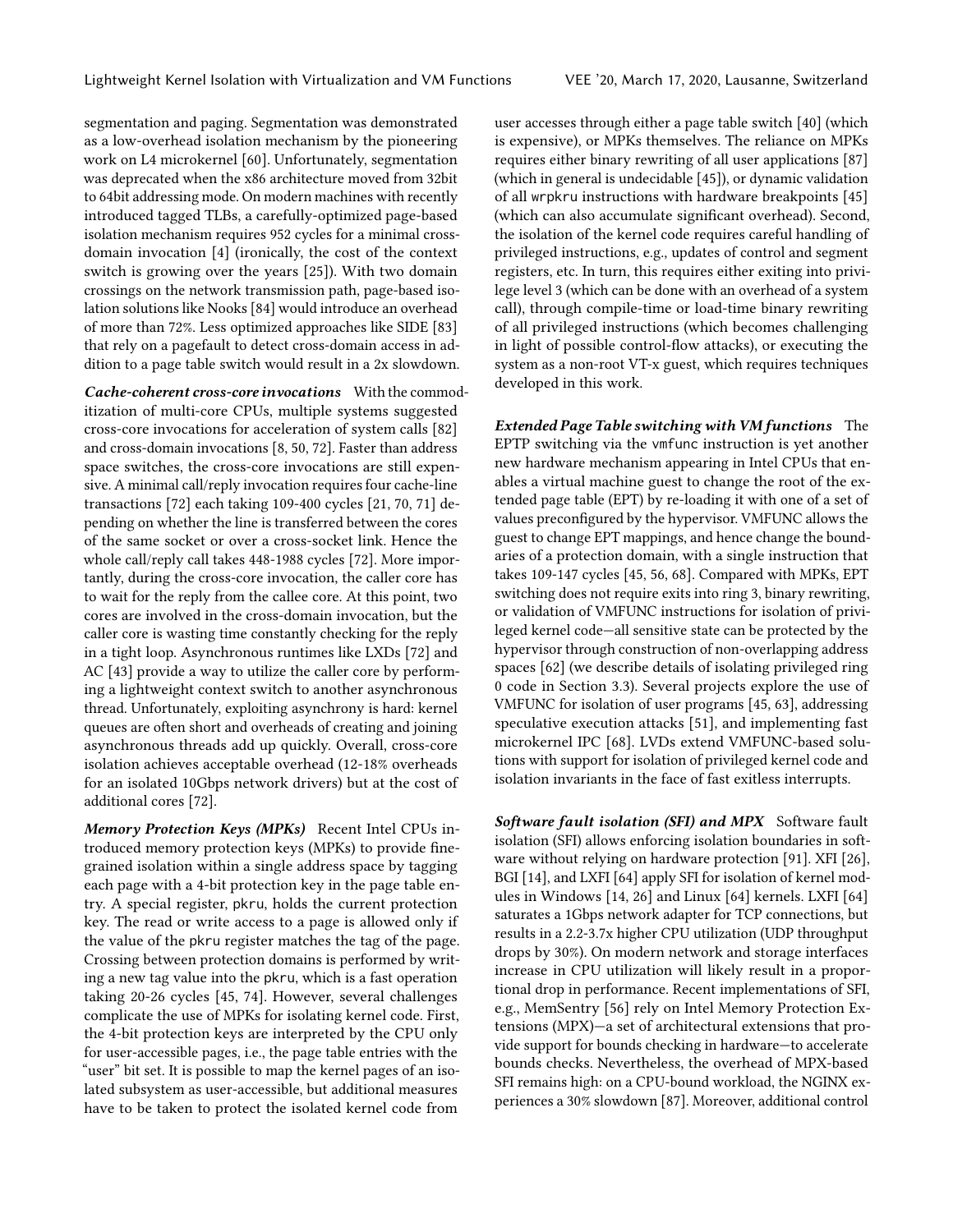flow enforcement mechanisms [\[65,](#page-13-21) [81,](#page-14-12) [94\]](#page-14-13) are required to secure SFI in the face of control-flow attacks (such mechanisms will result in additional overhead).

#### 2.2 Complexity of decomposition

Clean slate designs Representing one side of the isolation spectrum, microkernel projects develop kernel subsystems and device drivers from scratch [\[8–](#page-12-18)[10,](#page-12-23) [27,](#page-12-24) [30,](#page-12-25) [37,](#page-12-26) [46–](#page-13-22)[48,](#page-13-23) [52,](#page-13-24) [53,](#page-13-25) [61\]](#page-13-26). Engineered to run in isolation, microkernel drivers synchronize their state via explicit messages or cross-domain invocations. To assist isolated development, microkernels typically rely on interface definition languages (IDLs) [\[23,](#page-12-27) [38,](#page-12-28) [42\]](#page-12-29) to generate caller and callee stubs and message dispatch loops. Unfortunately, clean slate device driver development requires a large engineering effort that also negates decades of work aimed at improving reliability and security of the kernel code.

Device driver frameworks and VMs More practical strategies for isolating parts of the kernel are device driver frameworks and virtualized environments that provide a backward compatible execution environment for the isolated code [\[6,](#page-12-9) [13,](#page-12-10) [22,](#page-12-11) [24,](#page-12-12) [29,](#page-12-13) [35,](#page-12-14) [36,](#page-12-15) [44,](#page-13-8) [55,](#page-13-9) [76,](#page-13-10) [85,](#page-14-5) [89,](#page-14-6) [92\]](#page-14-7). While requiring less effort compared to re-writing device drivers from scratch, development of a backward compatible driver execution environment is still a large effort. Outside of several self-contained device driver frameworks, e.g., IOKit in MacOS [\[59\]](#page-13-27), device drivers rely on a broad collection of kernel functions that range from memory allocation to specialized subsystem-specific helpers.

Alternatively, an unmodified device driver can execute inside a complete copy of the kernel running on top of a virtual machine monitor [\[11,](#page-12-30) [12,](#page-12-31) [31,](#page-12-32) [33,](#page-12-33) [58,](#page-13-28) [73,](#page-13-29) [79\]](#page-14-14). Unfortunately, a virtualized kernel extends the driver execution environment with multiple software layers, e.g., interrupt handling, thread scheduling, context-switching, memory management, etc. These layers introduce overheads of tens of thousands of cycles on the critical data-path of the isolated driver, and provide a large attack surface.

Backward compatible code isolation SawMill [\[34\]](#page-12-34) was probably the first system aiming at development of in-kernel isolation mechanisms for isolation of unmodified kernel code. SawMill relied on the Flick IDL [\[23\]](#page-12-27) for communication with isolated subsystems, hence, isolation required re-implementation of all interfaces. Nooks developed a framework for isolating Linux kernel device drivers into separate protection domains [\[84\]](#page-14-4). Nooks maintained and synchronized private copies of kernel objects between the kernel and the isolated driver, however, the synchronization code had to be developed manually. Nooks' successors, Decaf [\[77\]](#page-13-30) and Microdrivers [\[32\]](#page-12-35) developed static analysis techniques [\[77\]](#page-13-30) to generate synchronization glue code directly from the kernel source. Wahbe et al. [\[91\]](#page-14-11) and later XFI [\[26\]](#page-12-21) and BGI [\[14\]](#page-12-22) relied on SFI to isolate kernel extensions but were not capable

of handling semantically-rich boundary between the isolated subsystem and the kernel. LXFI [\[64\]](#page-13-20) extended previous SFI approaches with support for explicit, fine-grained policies that control access to all data structures shared between the isolated subsystem and the kernel. Conceptually, LXFI's policies serve the same goal as projections in LXDs [\[72\]](#page-13-13) (that we use in this work)—they are designed to control the access of an isolated subsystem to a specific subset of kernel objects.

## 3 LVDs Architecture

LVDs are designed to block an adversary who discovers an exploitable vulnerability in one of the kernel subsystems from attacking the rest of the kernel, i.e., gaining additional privileges by reading kernel data structures or code, hijacking control flow, or overwriting sensitive kernel objects.

Similar to prior work, LXFI [\[64\]](#page-13-20), LVDs aim to enforce 1) data structure safety, i.e., the isolated driver can only read and write a well-defined subset of objects and their fields that are required for the driver to function (effectively we enforce least privilege [\[80\]](#page-14-15)), 2) data structure integrity [\[64\]](#page-13-20), i.e., the isolated driver cannot change pointers used by the kernel or the types of objects referenced by those pointers, and 3) function call integrity [\[64\]](#page-13-20), i.e., the isolated code a) can only invoke a well-defined subset of kernel functions and pass legitimate pointers to objects they "own" as arguments, and b) cannot trick the kernel into invocation of an unsafe function pointer registered as part of the driver interface.

Ensuring that an isolation mechanism achieves these goals for complex kernel subsystems like device drivers is challenging. Despite many advances in the modularity of modern kernels, device drivers interact with the kernel through a web of functions and data structures. While the device drivers themselves expose a well-defined interface to the kernel—a collection of function pointers that implement the driver's interface—the driver itself relies on thousands of helper functions exported by the kernel (a typical driver imports over 110-200 functions) that often have deep call graphs.

Threat model We assume a powerful adversary that has full control over the isolated subsystem (its memory, CPU register state, and control flow). Specifically, an attacker can make up cross-domain invocations with any arguments, attempt to read and write CPU registers, try accessing hardware interface, and trigger interrupts. We trust that attacks will not originate from the kernel domain. While LVDs can detect denial of service attacks, we leave efficient handling of driver restart for future work. Also, while LVDs provide a least-privileged isolation boundary and block trivial Iagostyle attacks [\[15\]](#page-12-36), e.g., an isolated driver cannot return a rogue pointer to the kernel, we leave complete analysis of the feasibility to construct an arbitrary computation (e.g., to overwrite sensitive kernel data structures like page tables) in the kernel by modifying shared objects, passing or returning values to and from cross-domain invocations, etc., as future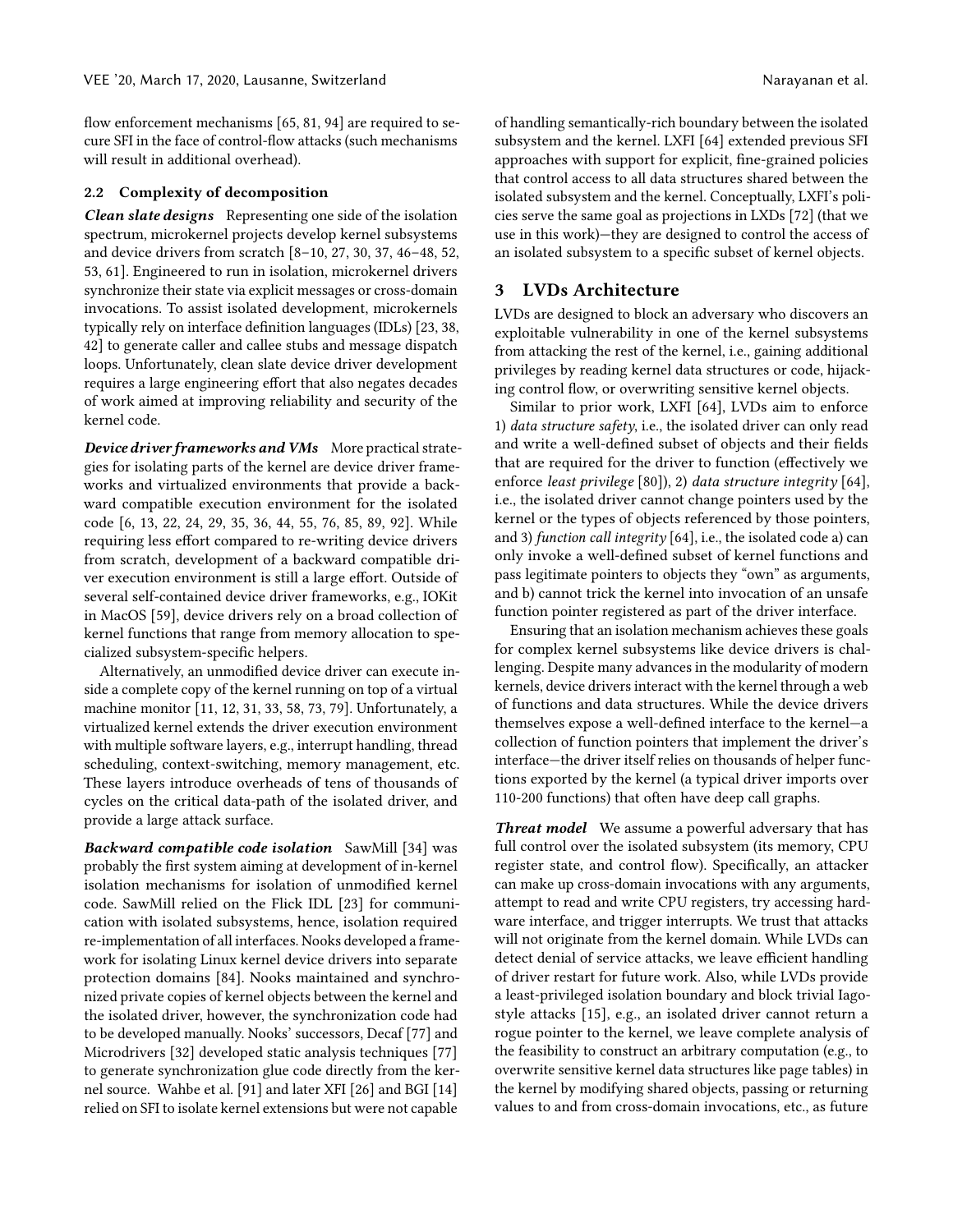<span id="page-4-0"></span>

Figure 1. LVDs architecture.

work. Finally, speculative execution and side channel attacks are out of scope of this work as well.

#### 3.1 Overview of the LVDs Architecture

LVDs utilize hardware-assisted virtualization for isolation and control of privileged instructions inside isolated domains [\(Section 4\)](#page-5-1). We execute the system under control of a minimal late-launch hypervisor that transparently demotes the system into a non-root VT-x guest right before it loads the first isolated subsystem [\(Figure 1,](#page-4-0)  $(4)$ ). Specifically, we leverage a modified version of the Bareflank [\[1\]](#page-12-37) hypervisor that is loaded as a kernel module that pushes the system into a VT-x non-root mode by creating a virtual-machine control structure (VMCS) and a hierarchy of per-CPU extended page tables. The hypervisor remains transparent to the monolithic kernel, i.e., all exceptions and interrupts are delivered directly to the demoted kernel through the original kernel interrupt descriptor table (IDT). The demoted kernel can access entire physical memory and I/O regions via the one-to-one mappings in EPT.

LVDs run as a collection of isolated domains managed by a small kernel module that exposes an interface of a micro-kernel to the isolated domains [\(Figure 1,](#page-4-0)  $(3)$ ). When a new isolated driver is created, the microkernel module creates a new EPT  $(EPT_I)$  that maps physical addresses of the dri-<br>ver domain. Upon cross-domain invocation the VMEUNC ver domain. Upon cross-domain invocation the VMFUNC instruction switches between  $EPT_K$  and  $EPT_I$  (we discuss details of our implementation below in Section 3.3) details of our implementation below in [Section 3.3\)](#page-5-0).

#### 3.2 Device Driver Isolation

Isolation of kernel code requires analyzing all driver dependencies, deciding the cut between the driver and the kernel, and providing mechanisms for cross-domain calls and secure

synchronization of data structures that are no longer shared between the isolated subsystems. LVDs rely on the LXDs decomposition framework [\[72\]](#page-13-13) that includes an interface definition language (IDL) for specifying the interface between kernel modules and generating code for synchronizing the hierarchies of data structures across isolated subsystems.

In LXDs, isolated subsystems do not share any state that might break isolation guarantees, e.g., pointers, indexes into memory buffers, etc. Each isolated subsystem maintains a private copy of each kernel object. To support synchronization of object hierarchies across domains, the IDL provides the mechanism of projections that describe how objects are marshaled across domains. A projection explicitly defines a subset of fields of a data structure that is synchronized upon domain invocation (hence, defining how a data structure is projected into another domain).

Definitions of cross-domain invocations can take projections as arguments. Passed as an argument, a projection grants another domain a right to access a specific object, i.e., synchronize a subset of object's fields described by the projection. LXDs rely on the idea of capabilities that is similar to object capability languages [\[67,](#page-13-31) [69\]](#page-13-32), where capabilities are unforgeable cross-domain object references. The IDL generates the code to reflect the capability "grant" operation by inserting an entry in a capability address space, CSpace, the data structure that links capabilities to actual data structures. The capability itself is an opaque number that has no meaning outside of a specific CSpace. Projections, therefore, define the minimal set of objects and their fields accessible to another domain. As projections may define pointers to other projections, LXDs provide a way to synchronize hierarchies of objects. Finally, the IDL provides a way to define remote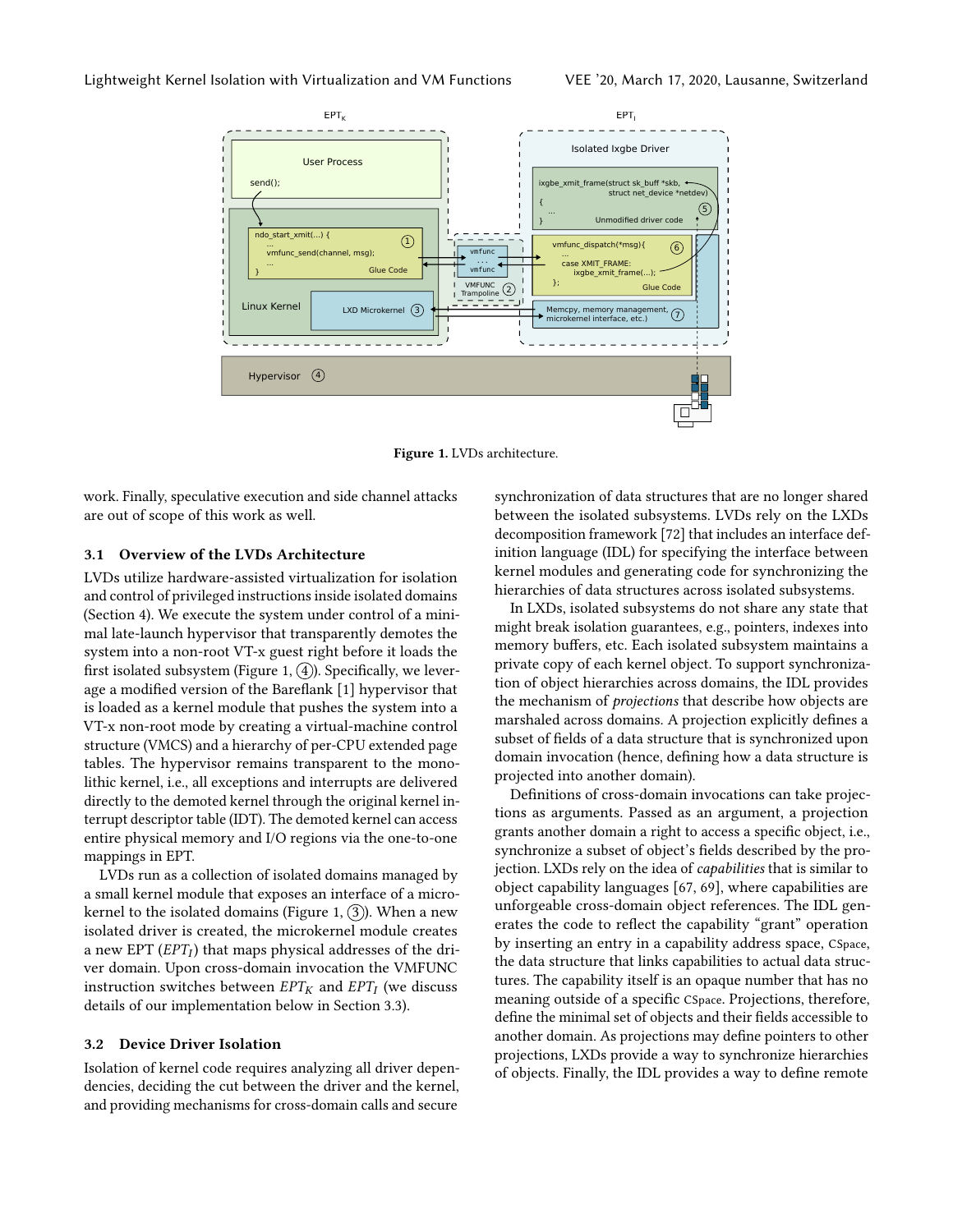<span id="page-5-2"></span>

Figure 2. Enforcement of read-only access for guest pagetable pages. The page table entry in gPL1 maps one of the pages of the page table (gPL3) as read-only.

procedure calls specifying all functions accessible across the isolation boundary.

LXDs provide a backward-compatible execution environment capable of executing unmodified device drivers [\(Fig](#page-4-0)[ure 1,](#page-4-0)  $(5)$ ). Inside the isolated driver, LXDs provide: 1) the glue code generated by the IDL compiler that implements marshaling and synchronization of objects [\(Figure 1,](#page-4-0)  $(6)$ ), and 2) a minimal library that provides common utility functions compatible with the non-isolated kernel [\(Figure 1,](#page-4-0)  $(7)$ ), i.e., memory management, common utilities like memcpy(), and a collection of functions to interface with the microkernel, e.g., capability management, debugging, etc. To ensure that the legacy, non-decomposed kernel can communicate with an isolated driver, a layer of synchronization glue code is used on the kernel side [\(Figure 1,](#page-4-0)  $(1)$ ).

#### <span id="page-5-0"></span>3.3 Lightweight Isolation with VMFUNC

VMFUNC is a machine instruction available in recent Intel CPUs that allows a non-root VT-x guest to switch the root of the extended page table (EPT) to one of a set of preconfigured EPT pointers, thus changing the entire view of accessible memory. To enable EPT switching, the hypervisor configures a table of possible EPT pointers. A non-root guest can freely invoke VMFUNC at any privilege level and select the active EPT by choosing it from the EPT table. Immediately after the switch, all guest physical addresses (GPAs) are translated to host-physical addresses (HPAs) through the new EPT. As EPTs support TLB tagging (virtual processor identifiers (VPIDs)), the VMFUNC instruction is fast [\(Sec](#page-8-0)[tion 5\)](#page-8-0).

Isolation with EPTs Lightweight EPT switching allows for a conceptually simple isolation approach. We create two EPTs that map disjoint subsets of machine pages isolating the address spaces of mistrusting domains. To switch between the address spaces, a call-gate page with the VMFUNC instruction is mapped in both EPTs. This straightforward approach however requires a range of careful design decisions to ensure security of the isolation boundary.

#### <span id="page-5-1"></span>4 Enforcing Isolation

In contrast to traditional privilege transition mechanisms, e.g., interrupts, system call instructions, and VT-x entry/exit

transitions, VMFUNC provides no support for entering an isolated domain at a predefined entry point. The next instruction after the VMFUNC executes with the memory rights of another domain. The cross-domain invocation mechanisms, however, must ensure that transition is safe, i.e., all possible VMFUNC invocations lead to a set of well defined entry points in the kernel, and the kernel can securely restore its state.

Safety of the VMFUNC instructions By subverting the control flow inside an isolated domain, an attacker can potentially find executable byte sequences that form a valid VMFUNC instruction. If the virtual address next after the VMFUNC instruction is mapped in the address space of another domain, an attacker can escape the isolation boundary.

Two possible approaches to prevent such attacks are to: 1) ensure that virtual address spaces across isolated domains are not overlapping [\[62\]](#page-13-6), or 2) ensure that no sequences of executable bytes can form a valid VMFUNC instruction [\[56,](#page-13-11) [68,](#page-13-7) [90\]](#page-14-16). Inspired by ERIM [\[87\]](#page-14-10), SkyBridge [\[68\]](#page-13-7) relies on scanning and rewriting executable space of the program to ensure that no byte sequences form valid VMFUNC instructions. In the case of LVDs, the attack surface for preventing unsafe VMFUNC instructions expands into user applications, i.e., any user program in the system can invoke a VMFUNC instruction triggering a switch into the isolated device driver. In the face of dynamic code compilation, program rewriting [\[87\]](#page-14-10) requires a large TCB with a large attack surface. We therefore choose the memory isolation approach similar to SeCage [\[62\]](#page-13-6). Specifically, we enforce the following invariant:

Inv 1. Virtual address spaces of isolated domains, kernel, and user processes do not overlap.

This invariant ensures that if an isolated domain or a user process invokes a self-prepared VMFUNC instruction anywhere in its address space, the next instruction after the VMFUNC causes a page fault.

Locking the LVD's address space To maintain Inv 1, we have to ensure that isolated domains cannot modify the layout of their address space, or specifically:

Inv 2. Isolated domains have read-only access to their page table.

This is challenging: isolated subsystems run in ring 0 and have privileges to change their page tables. It is possible to map all pages of the page table as read-only in the EPT of the isolated domain. While this ensures that domain's page table hierarchy cannot be modified, it also causes a prohibitive number of VT-x exits when the CPU tries to update the dirty and accessed bits in the page table of the isolated driver [\[51\]](#page-13-5). We therefore, employ a technique similar to EPTI [\[51\]](#page-13-5) and map all the physical pages of the page table as read-only in the leaf entries of the guest page table [\(Figure 2\)](#page-5-2). I.e., all virtual addresses that point into the pages of the page table have only the read permission. At the same time, the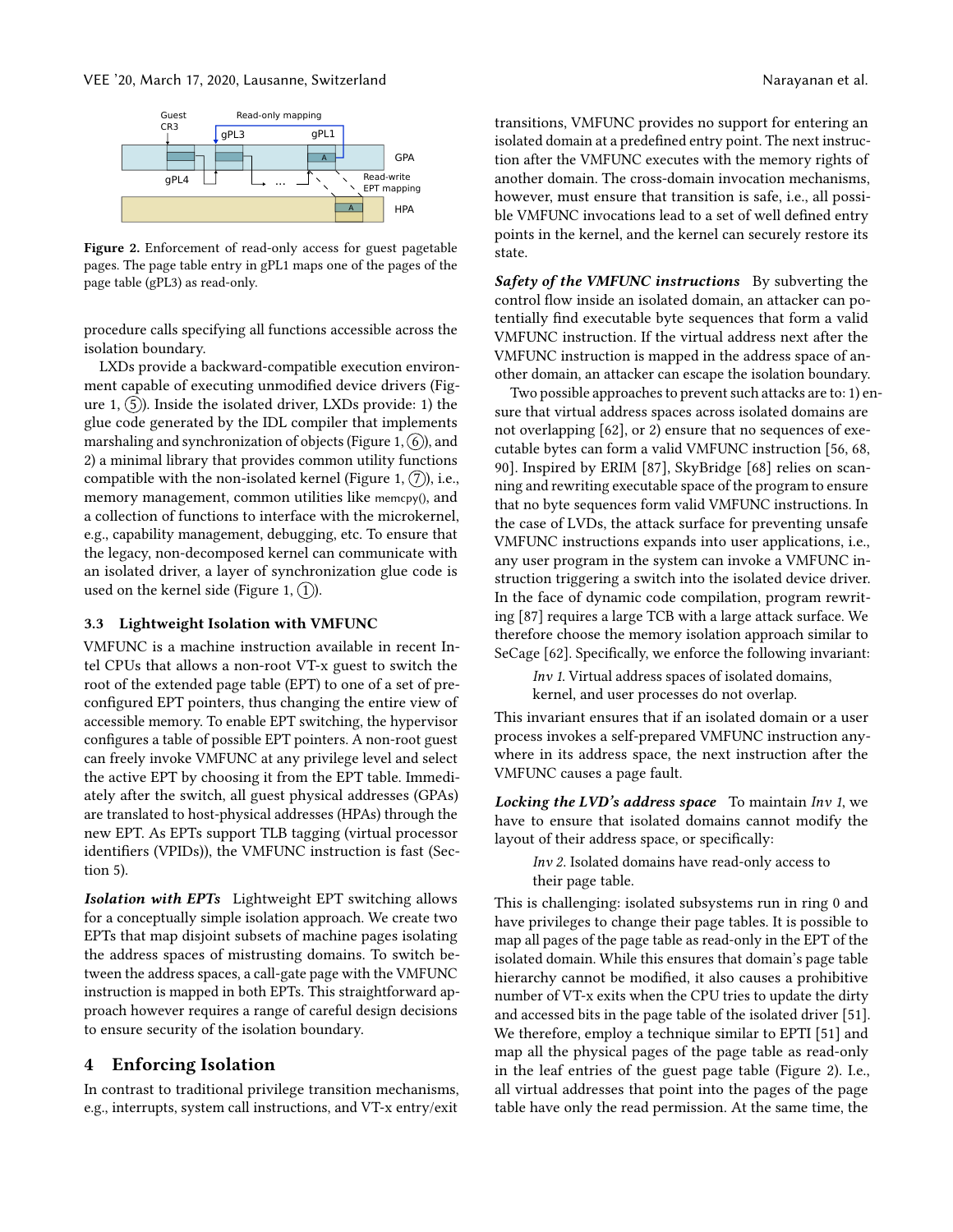<span id="page-6-0"></span>

Figure 3. Cr3 remapping inside an LVD. The HPA page that contains the root of the LVD's page table (gPL4) is mapped at two GPA locations making it possible for two processes  $P_1$  and  $P_2$  to enter the LVD.

pages that contain the page itself are mapped with write permissions in the  $EPT_I$ . This way the CPU can access pages<br>of the page table and undate accessed and dirty bits without of the page table and update accessed and dirty bits without causing an exit.

The following design allows us to avoid modifications to the read-only page table inside the LVD. We create a large virtual address space when the LVD starts, i.e., create a page table that maps guest virtual pages to guest physical. The physical pages are not backed up by real host physical pages. We then never update the LVD's page table. Instead we allocate host physical pages and update the EPT mappings to map these pages into guest physical addresses already mapped by the read-only page table.

CR3 remapping for EPT switch While by itself the VM-FUNC instruction does not change the root of the page table hierarchy, i.e., the CR3 register on x86 CPUs, the ability to switch EPTs, i.e., the GPA to HPA mappings, opens the possibility to change the guest page table too. The advantage of such design is the ability to execute non-isolated kernel and isolated drivers on independent virtual address spaces and page table hierarchies. Since individual processes and kernel threads execute on different page tables, we need to ensure that for each new process that tries to enter an LVD the physical address of the process' root of the page table, i.e., the physical address pointed by the CR3, is mapped to the HPA page that contains the root of the page table of the LVD's address space [\(Figure 3\)](#page-6-0). We enforce the following invariant:

Inv 3. Physical address spaces of isolated domains and the kernel must not overlap.

This guarantees that the physical address that is used for the root of the page table inside the kernel is not occupied inside the isolated domain, and hence can be remapped into the HPA page that contains the root of the page table inside the isolated domain.

Protecting sensitive state Isolated subsystems execute with ring 0 privileges. Hence they can read and alter sensitive hardware registers, e.g., re-load the root of the page table

hierarchy by changing the  $cr3$  register. To ensure isolation, we enforce the following invariant:

> Inv 4. Access to sensitive state is mediated by the hypervisor.

To implement  $Inv 4$ , we configure the guest VM to exit into the hypervisor on the following instructions that access the sensitive state: 1) stores to control registers (cr0, cr3, cr4), 2) stores to extended control register (xcr0), 3) reads and writes of model specific registers (MSRs), 4) reads and writes of I/O ports, 5) access to debug registers, and 6) loads and stores of GDT, LDT, IDT, and TR registers. Inside the hypervisor we validate if the exit happens from the non-isolated kernel and emulate the exit-causing instruction.

Restoring kernel state When the execution re-enters the kernel from the isolated domain, e.g., either returning form the domain invocation, or entering the kernel with a call from an isolated subsystem, the kernel cannot trust any of the general, segment, or floating-point registers.

> Inv 5. General, segment, and extended state (x87 FPU, SSE, AVX, etc.), registers are saved and restored on domain crossings.

As we cannot trust any general registers, upon entering the kernel we restore the kernel's stack pointer from a trusted location in memory and then use the stack to restore other registers. We rely on the fact that the isolated driver cannot modify kernel's address space (ensured by Inv 2 and Inv 4). We create a special page, vmfunc\_state\_page, which stores the pointer to the kernel stack of the current thread right before it enters the LVD. The entry-exit trampoline code uses the stack to save and restore the state of the thread.

LVDs are multi-threaded and re-entrant. While we do not allow context switches inside LVDs, the same LVD can run simultaneously on multiple CPUs. We therefore create a private copy of vmfunc\_state\_page on each CPU. Linux uses the gs register to implement per-CPU data-structures (on each CPU gs specifies a different base for the segment that stores local CPU variables). As we cannot trust the value of gs on entry into the kernel from an LVD, we create a per-CPU mapping for the vmfunc\_state\_page in  $EPT_K$ . This ensures that on different CPUs, the vmfunc\_state\_page is mapped by a different machine page and hence holds local CPU state.

Stacks and multi-threading Any thread in the system can enter an isolated domain either as part of the system call that invokes a function of an isolated subsystem, or as part of an interrupt handler implemented inside an LVD. Every time the thread enters an isolated domain we allocate a new stack for execution of the thread inside the LVD. We use a lock-free allocator that relies on a per-CPU pool of preallocated stacks inside each LVD. From inside the LVD the thread can invoke a kernel function that in turn can re-enter the isolated domain. To prevent allocation of a new stack,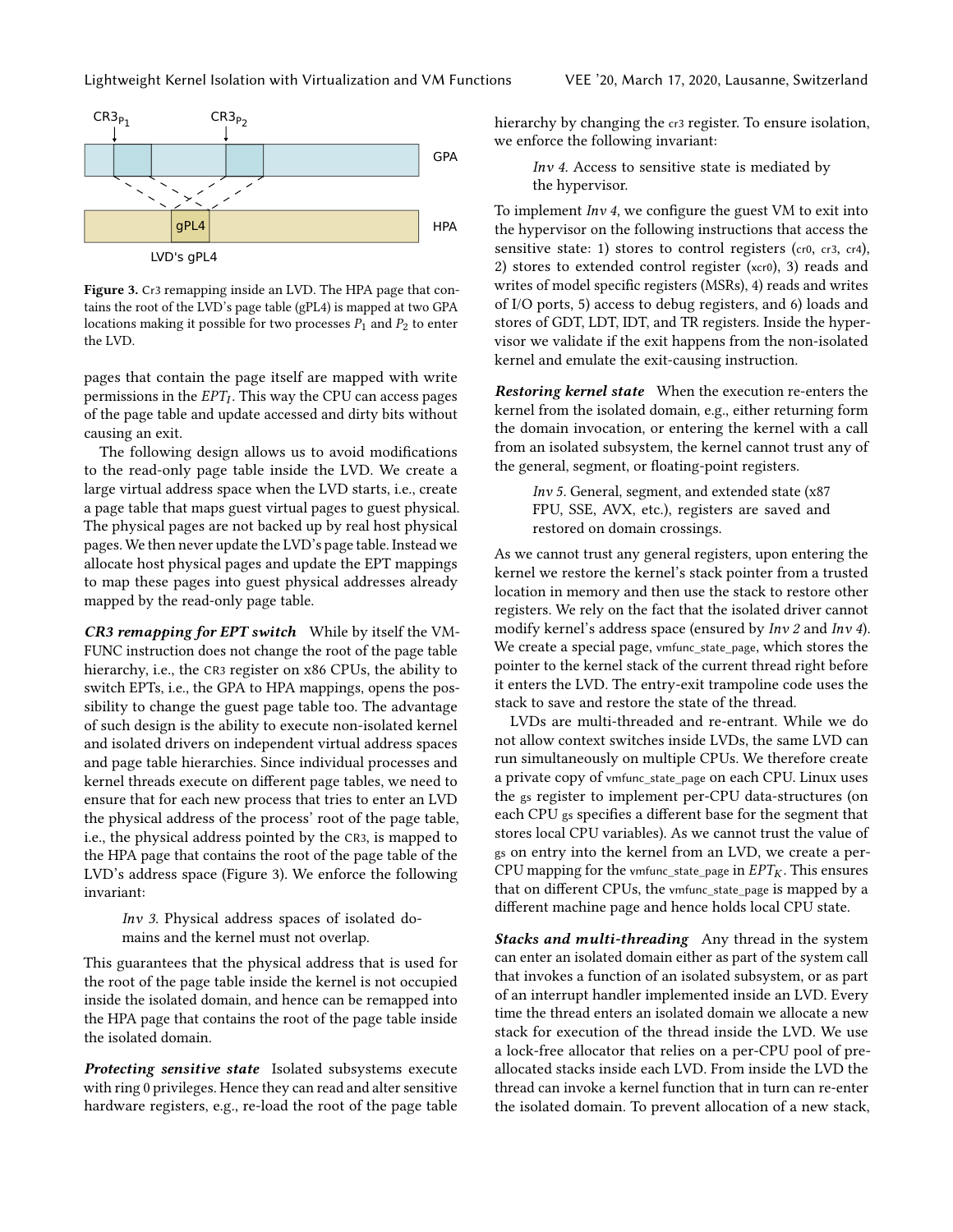we maintain a counter to count nested invocations of the isolated subsystem.

#### 4.1 Exitless Interrupt Handling

Historically, lack of hardware support for fine-grained assignment of interrupts across VMs and hypervisor required multiple exits into the hypervisor on the interrupt path [\[39,](#page-12-16) [86\]](#page-14-8). ELI [\[39\]](#page-12-16) and DID [\[86\]](#page-14-8) developed mechanisms for exitless delivery of interrupts for hardware-assisted VMs. We develop an exitless scheme that allows LVDs to handle interrupts even when execution is preempted inside an isolated domain.

At a high level, LVDs allow delivery of interrupts through the interrupt descriptor table (IDT) of the non-isolated kernel. The IDT is mapped inside both kernel and isolated domains. When interrupt is delivered we switch back to the kernel EPT early in the interrupt handler. To ensure that interrupt delivery is possible, we map the IDT, global descriptor table (GDT), task-state segment (TSS), and interrupt handler trampolines on both  $EPT_K$  and  $EPT_I$ . Upon interrupt transition<br>the bardware takes the normal interrupt delivery path, i.e. the hardware takes the normal interrupt delivery path, i.e., saves the state of the currently executing thread on the stack, locates the interrupt handler through the IDT, and jumps to it. The interrupt handler trampoline checks if the execution is still inside the LVD, and performs a VMFUNC transition back to the kernel if it's required.

While conceptually simple, the exitless interrupt delivery scheme requires careful design in the face of possible isolation attacks.

Interrupt Stack Table (IST) Both non-isolated kernel and LVDs execute with the privileges of ring 0. As privilege level does not change during the interrupt transition, the traditional interrupt path does not require change of the stack, i.e., the hardware saves the trap frame on the stack pointed by the current stack pointer. This opens a possibility for a straightforward attack: an LVD can configure the stack to point to a writable kernel memory in the kernel domain, and perform a VMFUNC transition back into the kernel through one of the trampoline pages. VMFUNC is a longrunning instruction, and often interrupts are delivered right after the VMFUNC instruction completes<sup>[1](#page-7-0)</sup>. The interrupt will be delivered inside the kernel domain and hence will overwrite the kernel memory pointed by the stack pointer register configured by the isolated domain.

To prevent this attack, and to make sure that an interrupt is always executed on a valid stack, we rely on Interrupt Stack Table (IST) [\[5\]](#page-12-38). The IST allows one to configure the interrupt handler to always switch to a preconfigured new stack even if the privilege level remains unchanged. Each IDT entry has 8 bits to specify one of the seven available IST stacks. Linux already uses ISTs for NMIs, double-fault, debug, and machine-check exceptions.

<span id="page-7-1"></span>

Figure 4. Data-structures involved in interrupt transition

To protect the kernel from a rogue stack interrupt attack, we configure two additional IST stacks for execution of synchronous exceptions and asynchronous interrupts [\(Figure 4\)](#page-7-1). Upon an interrupt the hardware switches to a fresh IST stack. We use the IST stack inside a small interrupt handler trampoline that is mapped in both kernel and isolated domains. The trampoline checks whether the system is running inside the kernel or in one of the isolated domains. It switches to  $EPT_K$  if needed, securely restores the system's state by using the information from the vmfunc\_state\_page page (we restore the gs register used by the kernel to maintain per-CPU data structures, and the stack pointer register that points to the kernel stack). After that we copy the saved interrupt frame to the normal kernel stack and continue execution of the interrupt handler through the normal kernel path. Note that the kernel can re-enable interrupts at this point, as the IST stack is no longer used for the current interrupt. Upon exit we check whether the switch back to LVD is required. If yes the handler copies the exception frame back to the IST stack (since only the IST stack is mapped inside the LVD), switches back to  $EPT_I$ , and returns from the interrupt with the reqular jet instruction the regular iret instruction.

We configure all interrupt handlers to disable subsequent interrupts upon interrupt transition—this ensures that IST stack will not be overwritten until we copy out the interrupt frame onto the normal kernel stack. Anytime during processing of the interrupt a non-maskable interrupt (NMI) can be delivered. We configure a separate IST stack for the NMI to prevent overwriting the state of the previous interrupt frame on the IST.

To reliably detect whether the interrupt handler is running inside the kernel or inside an LVD we rely on the vmfunc\_state\_page that is mapped by both  $EPT_K$  and  $EPT_I$ . In-<br>side the kernel the state page has a flag set to true. This flag side the kernel the state page has a flag set to true. This flag is false in the page mapped by  $EPT_I$ .

<span id="page-7-0"></span><sup>&</sup>lt;sup>1</sup>We empirically confirmed this with perf, a profiler tool that relies on frequent interrupts from the hardware performance counter interface.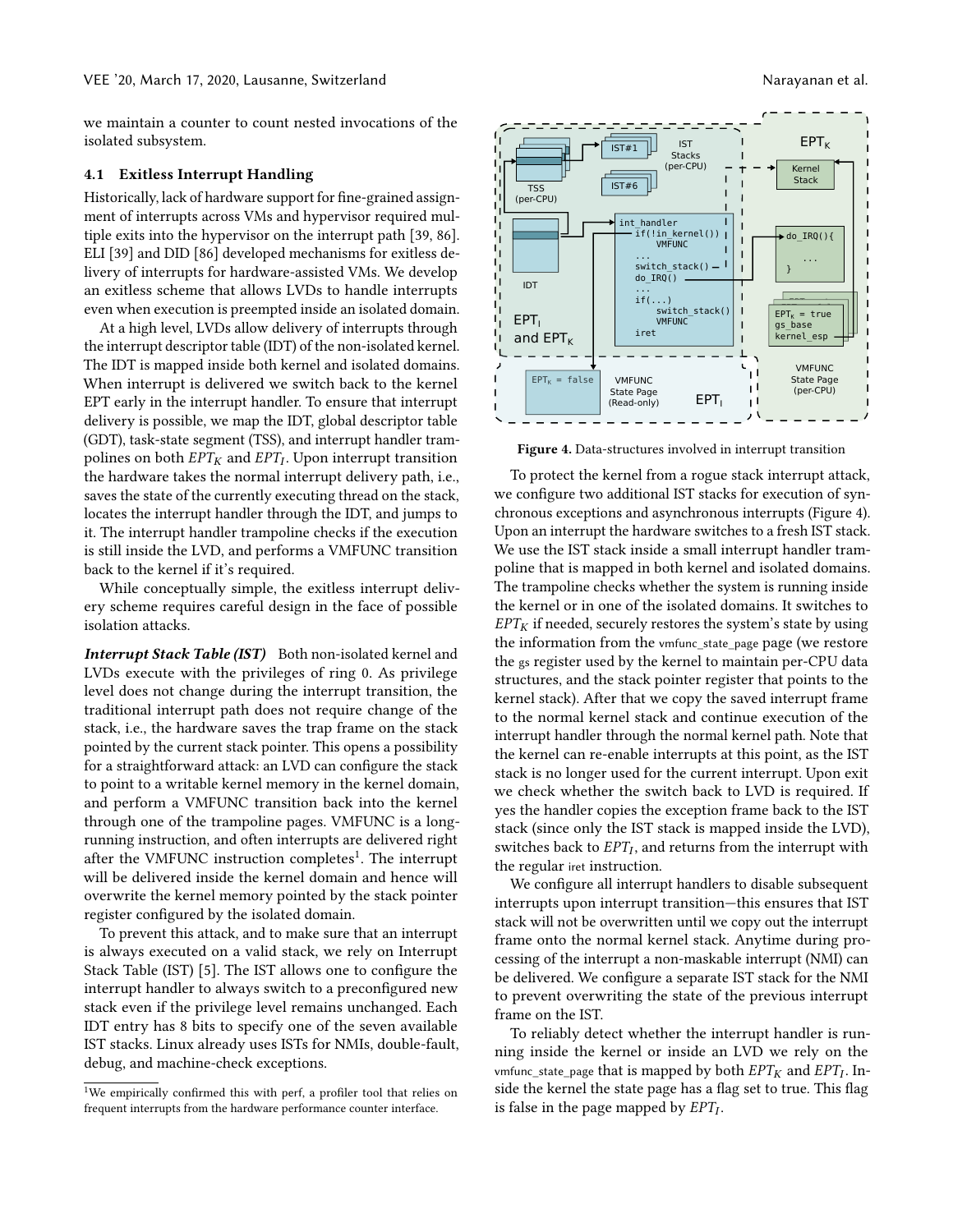#### 4.2 VMFUNC Isolation Attacks and Defenses

Due to its unusual semantics, VMFUNC opens possibility for a series of non-traditional attacks that we discuss below.

Rogue VMFUNC transitions A compromised LVD can use one of the available VMFUNC instruction instances to perform a rogue transition into the kernel, e.g., try to enter the kernel via the kernel exit trampoline. We insert a check right after each VMFUNC instruction to see that ECX register that is used as an index to choose the active EPT is set to the correct value, i.e., zero or one based on the direction. If we detect a violation we abort execution by exiting into the hypervisor that upcalls into the kernel triggering termination of the LVD.

Asynchronous write into the IST stack from another CPU An LVD can try to write into the IST stack of another core that executes an interrupt handler at the same time, hence crashing or confusing the kernel. We ensure that all IST stacks are private to a core, i.e., are allocated for each core and are mapped only on the core that uses them.

Interrupt injection attack As LVDs run in ring 0, they can invoke INT instruction injecting an interrupt into the kernel. We disable synchronous interrupts 0-31 originating from isolated domains, i.e., in the interrupt handler we check if the handler is executing on  $EPT_I$  and if so terminate the LVD. Note, legit asynchronous interrupts can preempt the LVD and hence it is impossible to say whether interrupt injection is happening without inspecting the instruction that was executed right when interrupt happened. While we do not implement this defense at the moment, we suggest a periodic inspection of the LVD's instruction if the frequency of a specific interrupt exceeds an expected threshold.

Interrupt IPI from another core running LVD An LVD running on another core can try to inject an inter-processor interrupt (IPI) implementing a flavor of interrupt injection attack. We protect against this attack by making sure that the APIC I/O pages used to send inter-processor interrupts are not mapped inside LVDs.

VMFUNC to a non-existent EPT entry An LVD can try to VMFUNC into a non-existent EPT list entry. We configure the EPTP list page to have an invalid pointer to make sure that such transition causes an exit into the hypervisor. The hypervisor then delivers an upcall exception to the kernel which terminates the LVD.

VMFUNC from one LVD into another One LVD can try to VMFUNC into another LVD. We configure the EPTP list page to have only two entries at every moment of time: an EPT of the kernel (entry zero), and EPT of the LVD that is about to be invoked. Since, EPTP list is mapped inside the kernel, we re-load the first entry when the kernel is about to invoke a specific LVD.

Kernel stack exhaustion attack An LVD might try to arrange a valid control flow to force the kernel to call the LVD over and over again until the kernel stack is exhausted. To prevent this loop we check that the kernel stack is above the threshold every time we enter the LVD.

LVD never exits LVDs can disable interrupts by clearing the interrupt flag in the EFLAGS register. An LVD then never returns control to the kernel. We configure a non-conditional VM preemption timer that passes control to the hypervisor periodically. The hypervisor checks if the kernel is making progress by checking an entry in the vmfunc\_state\_page entry.

LVD re-enables interrupts An LVDs can re-enable interrupts by setting the interrupt flag in the EFLAGS register. The kernel might then receive an interrupt in an interruptdisabled state and as a result crash or corrupt sensitive kernel state. We make a practical assumption that under normal conditions the isolated subsystem should not re-enable interrupts. We save the interrupt flag when we enter into an LVD and check the state of the flag in the interrupt handler. If the interrupt originates while inside the LVD and the interrupts were disabled before entering the isolated domain we signal the attack. We also check the state of the saved interrupt flag every time we exit from LVD, and signal the attack if it does not match the saved value.

# <span id="page-8-0"></span>5 Evaluation

We conduct all experiments in the openly-available CloudLab cloud infrastructure testbed [\[18\]](#page-12-39) (we make all experiments available via an open CloudLab  $[78]$  profile $^2$  $^2$  that automatically instantiates software environment used in this section).[3](#page-8-2) Our experiments utilize two CloudLab c220g2 servers configured with two Intel E5-2660 v3 10-core Haswell CPUs running at 2.60 GHz, 160 GB RAM, and a dual-port Intel X520 10Gb NIC. All machines run 64-bit Ubuntu 18.04 Linux with kernel version 4.8.4. In all experiments we disable hyperthreading, turbo boost, and frequency scaling to reduce the variance in benchmarking.

#### 5.1 VMFUNC Domain-Crossings

To understand the overheads of the VMFUNC-based isolation we conduct a series of experiments aimed at measuring overheads of VMFUNC instructions, and VMFUNC-based cross-domain invocations [\(Table 1\)](#page-9-0). In all tests we run 10 million iterations and measure the latency in cycles with the RDTSC and RDTSCP instructions. Further, to avoid flushing the cached EPT translations, we enable support for virtual processor identifiers (VPIDs). On our hardware, a single invocation of the VMFUNC instruction takes 169 cycles. To put this number in perspective, we measure the overhead of a null system call to be 140 cycles.

<span id="page-8-2"></span><span id="page-8-1"></span><sup>2</sup>CloudLab profile is available at <https://www.cloudlab.us/p/lvds/lvd-linux>  $3$ LVDs source code is available at <https://mars-research.github.io/lvds>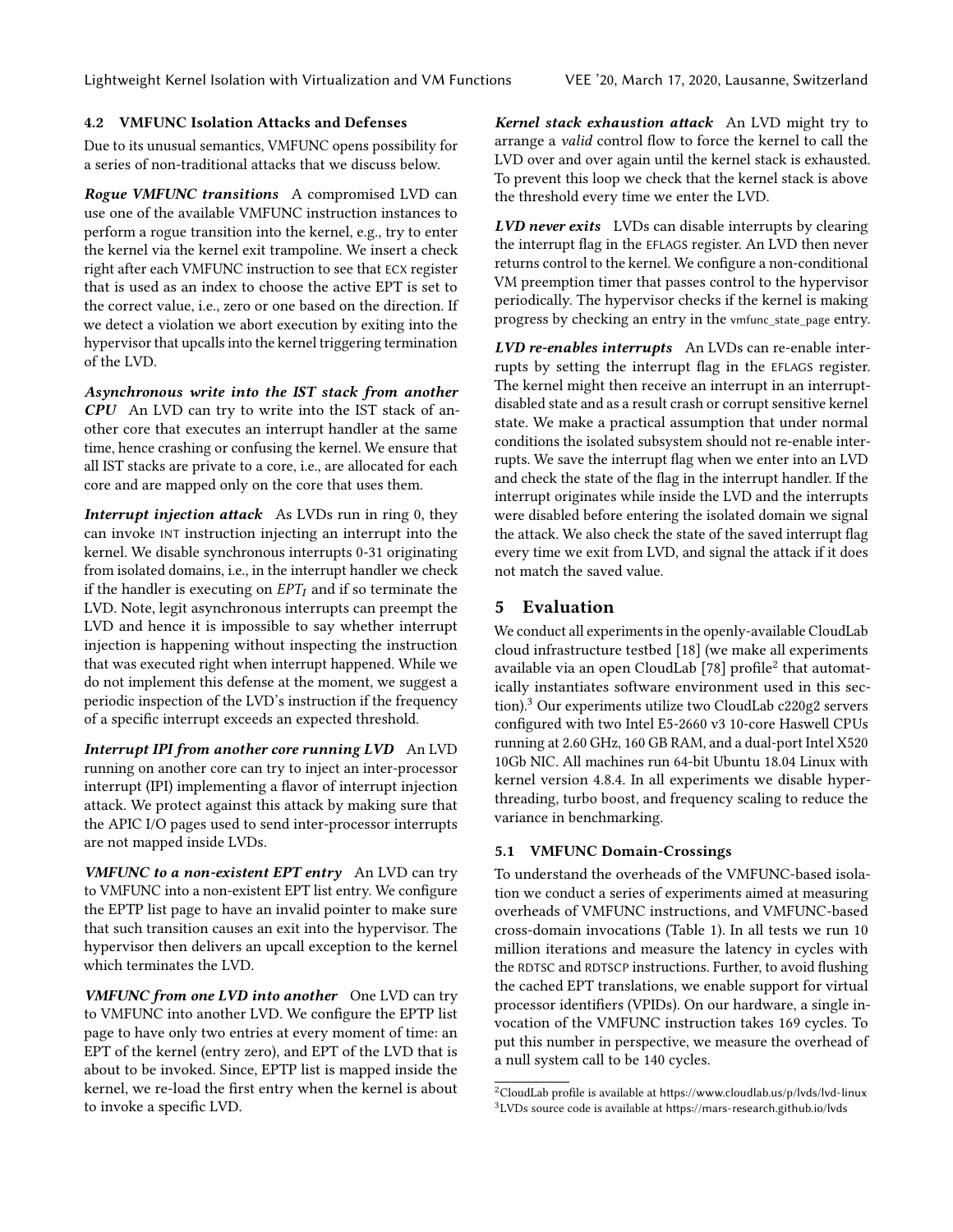<span id="page-9-0"></span>

| Operation                          | Cycles |
|------------------------------------|--------|
| <b>VMFUNC</b> instruction          | 169    |
| System call                        | 140    |
| seL4's call/reply invocation       | 834    |
| VMFUNC-based call/reply invocation | 396    |

<span id="page-9-1"></span>Table 1. Cost of VMFUNC-based cross-domain invocations.

| Operation       | Cycles |             |  |
|-----------------|--------|-------------|--|
|                 | Native | Virtualized |  |
| write MSR       | 127    | 1367        |  |
| out instruction | 4213   | 5384        |  |
| write cr3       | 130    | 143         |  |

Table 2. Cost of hypervisor exits.

To understand the benefits of VMFUNC-based cross-domain invocations over traditional page-based address-space switches, we compare LVDs' cross-domain calls with the synchronous IPC mechanism implemented by the seL4 microkernel [\[25\]](#page-12-17). We choose seL4 as it implements the fastest synchronous IPC across several modern microkernels [\[68\]](#page-13-7). To defend against Meltdown attacks, seL4 provides support for a page-tablebased kernel isolation mechanism similar to KPTI [\[41\]](#page-12-40). However, this mechanism negatively affects IPC performance due to an additional reload of the page table root pointer. Since recent Intel CPUs address Meltdown attacks in hardware, we configure seL4 without these mitigations. With tagged TLBs seL4's call/reply IPC takes 834 cycles [\(Table 1\)](#page-9-0). LVDs's VMFUNC-based call/reply invocation requires 396 cycles.

#### 5.1.1 Overheads of Running Under a Hypervisor

LVDs execute the system under control of a hypervisor resulting in two kinds of overheads: 1) overheads due to virtualization, i.e., EPT translation layer, and 2) exits to the hypervisor caused by the need to protect sensitive instructions that can potentially break isolation if executed by an LVD.

Sensitive instructions We first conduct a collection of experiments aimed at measuring the cost of individual VMexits that are required to mediate execution of sensitive instructions [\(Table 2\)](#page-9-1). On average an exit into the hypervisor takes 1171-1240 cycles. To reduce the number of exits due to updates of the cr3 register, we implement an LRU cache and maintain the list of three target cr3 values.

Whole-system benchmarks We evaluate the impact of virtualization and LVD-specific kernel modifications by running a collection of Phoronix benchmarks [\[75\]](#page-13-34). The Phoronix suite provides a large library of whole-system benchmarks; we use a set of benchmarks that characterize both wholesystem performance and stress specific subsystems. The whole-system benchmarks include apache (measures sustained requests/second; 100 concurrent requests); nginx (measures sustained requests/second; 500 concurrent requests); pybench (tests basic, low-level functions of Python); phpbench (large

<span id="page-9-3"></span><span id="page-9-2"></span>

Figure 6. Null net Tx IOPS (K)

numbers of simple tests against the PHP interpreter). Subsystemspecific benchmarks include dbench (file system calls to test disk performance, varying the number of clients); postmark (transactions on 500 small files (5–512 KB) simultaneously); povray (3D ray tracing); sysbench (performs CPU and memory tests); gnupg (encryption time with GnuPG).

[Figure 5](#page-9-2) shows the performance of the virtualized LVD kernel relative to the performance of an unmodified Linux running on bare metal. Apache, nginx, dbench (with more than 12 clients), and sysbench incur 2–5% slowdown relative to the unmodified Linux system. All other benchmarks stay within 1% of the performance of the bare-metal system.

Breakdown of VM exits To better understand the reasons of possible performance degradation due to virtualization, we collect the number and the nature of VM-exits for Phoronix benchmarks. In our tests Phoronix benchmarks experience from 465 (phpbench) to 155862 (nginx) VM-exits per second. Two most frequent exit reasons are 1) access to MSRs required for programming the APIC timer (IA32\_TSC\_DEADLINE) and updating the base address of the FS segment during a context switch (IA32\_FS\_BASE), and 2) access to control registers.

#### 5.2 Overheads of isolation

To evaluate the overheads of isolation we developed several isolated device drivers in the Linux kernel. Specifically, we developed isolated versions of 1) a software-only "null" network driver (nullnet), 2) an Intel 82599 10Gbps Ethernet driver (ixgbe), and 3) a software-only "null" block NVMe driver (nullblock). Neither null net nor null block are connected to a real hardware device. Instead they emulate infinitely fast devices in software. The software-only drivers allow us to stress overheads of isolation without any artificial hardware limits. Both network and storage layers are kernel subsystems with the tightest performance budgets; hence we choose them for evaluating overheads of our isolation mechanisms.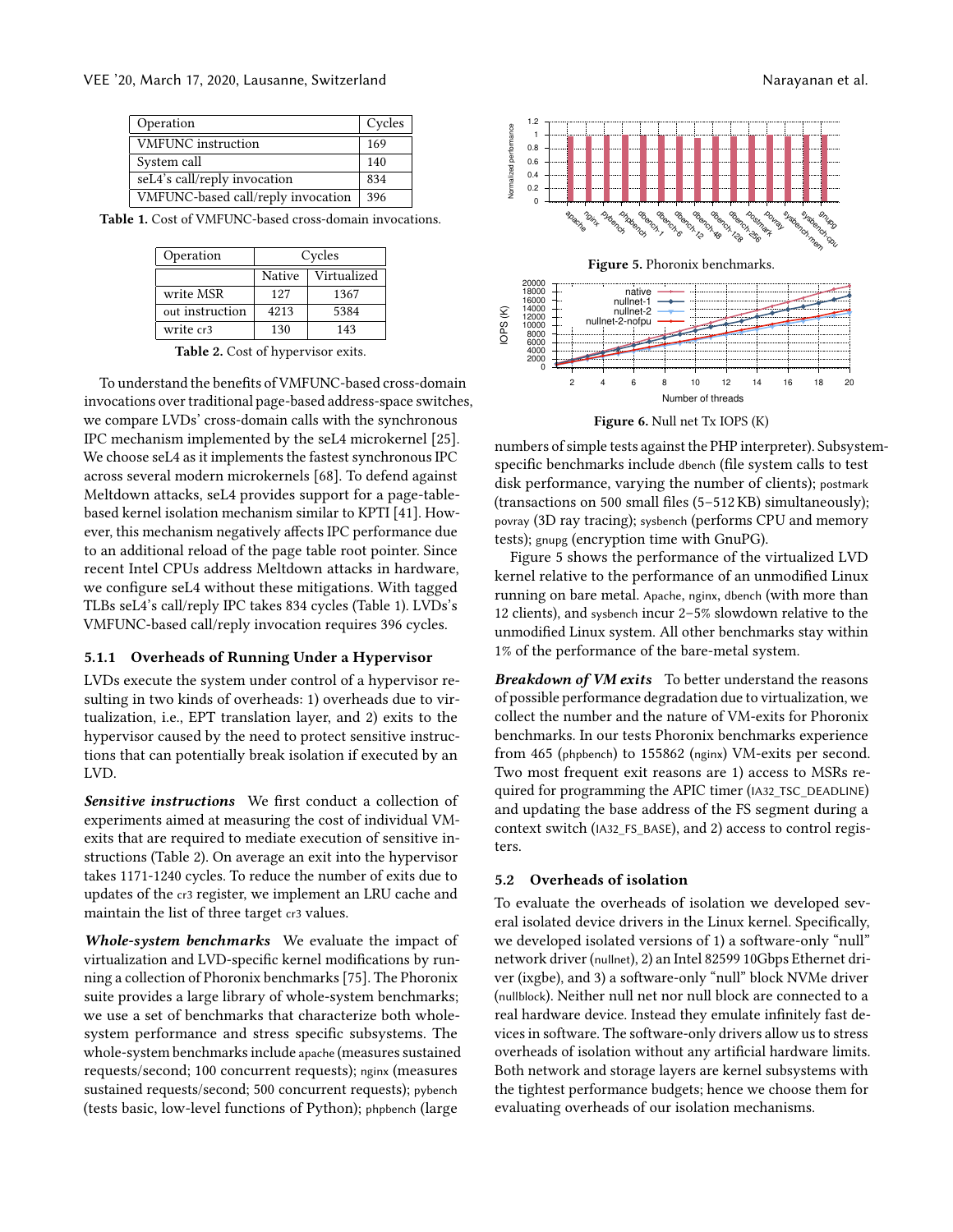<span id="page-10-1"></span><span id="page-10-0"></span>

Figure 8. Ixgbe Rx Bandwidth (Gbps)

#### 5.2.1 Nullnet Device Driver

We utilize the nullnet driver as a use-case for several benchmarks that highlight overheads of isolation in the context of a "fast" device driver (nullnet is a good, representative example of such device driver as it serves an infinitely fast device and is accessed through a well-optimized I/O submission path of the kernel network stack). To evaluate the isolated nullnet and ixgbe drivers, we use the iperf2 benchmark that measures the transmit bandwidth for the MTU sized packets and by varying the number of threads from 1 to 20 [\(Figure 6\)](#page-9-3). We report total packet transmission I/O requests per-second (IOPS) across all CPUs [\(Figure 6\)](#page-9-3).

In our first experiment we change nullnet to perform only one crossing between the kernel and the driver for sending each packet (nullnet−1, [Figure 6\)](#page-9-3). This synthetic configuration allows us to analyze overheads of isolation in the ideal scenario of a device driver that requires only one crossing on the device I/O path. With one application thread the non-isolated driver achieves 968K IOPS (i.e., on average, a well-optimized network send path takes only 2680 cycles to submit an MTUsized packet from the user process to the network interface). The isolated driver (nullnet−1) achieves 876K IOPS (91% of the non-isolated performance), and on average requires 2960 cycles to submit one packet. Since, iperf application uses floating point operations, we incur additional overhead due to saving and restoring of FPU regs when we jump between the kernel and isolated domain. On 20 threads the isolated driver achieves 91% of the performance of the non-isolated driver.

In our second experiment, we run the isolated nullnet driver in its default configuration (i.e., perform two domain crossings per packet transmission). In a single threaded test, the isolated driver achieves 65% performance of the non-isolated driver.

Finally, we measure the overhead of saving and restoring the processor extended state, i.e., floating-point, SSE, and

AVX registers. Not all programs use extended state registers and thus can benefit from faster domain crossings. The Linux kernel dynamically tracks if extended state was used, hence we save and restore it only when needed. We disable saving and restoring extended state for the iperf nullnet benchmarks ((nullnet−2−nofpu, [Figure 6\)](#page-9-3). Without extended state on a single core the isolated driver achieves 72% performance of the nonisolated driver.

#### 5.2.2 Ixgbe Device Driver

To measure performance of the isolated ixgbe driver, we configure an iperf2 test with a varying number of iperf threads ranging from 1 to 20 [\(Figure 7\)](#page-10-0). On our system, even two application threads saturate a 10Gbps network adapter. Configured with one iperf thread, on the transmission path using an MTU sized packet, the isolated ixgbe achieves 95.7% of the performance of the non-isolated driver. This difference disappears as we add more iperf clients. For two or more threads, both drivers saturate the network interface and show a nearly identicall throughput. On the receive path, the isolated driver is 10% faster for one application thread. With a higher number of application threads, the isolated driver is within 1% to 11% of the performance of the native driver [\(Figure 8\)](#page-10-1).

To measure the end-to-end latency, we rely on the UDP request-response test implemented by the netperf benchmarking tool. The UDP\_RR measures the number of roundtrip request-response transactions per second, i.e., the client sends a 64 byte UDP packet and waits for the response from the server. The native driver achieves 29633 transactions per second (which equals the round-trip latency of  $33.7\mu s$ ), the isolated driver is  $8\%$  (1.2 $\mu$ s) slower with 27333 transactions per second (round-trip latency of 36.5µs).

#### 5.2.3 Multi-queue block device driver

In our block device experiments, we use the fio benchmark to generate I/O requests. To set an optimal baseline for our evaluation, we chose the configuration parameters that can give us the lowest latency path to the driver, so that overheads of isolation are more profound. We use fio's libaio engine to overlap I/O submissions, and bypass the page cache by setting direct I/O flag to ensure raw device performance. We vary the number of fio threads involved in the test from 1 to 20 and use the block size of 512B, and I/O submission queue length of 1 and 16 [\(Figure 9\)](#page-11-0). We submit a set of requests at once, i.e., either 1 or 16 and also poll for the same number of completions. Since the nullblock driver does not interact with an actual storage medium, reads and writes perform the same, so we use read I/O requests in all experiments.

For 512 byte requests on a single thread and submission queue length of one the isolated driver achieves 337K IOPS compared to the 559K IOPS for the native [\(Figure 9\)](#page-11-0). The isolated nullblock driver goes through three cross-domain calls on the I/O path and hence it incurs higher overhead compared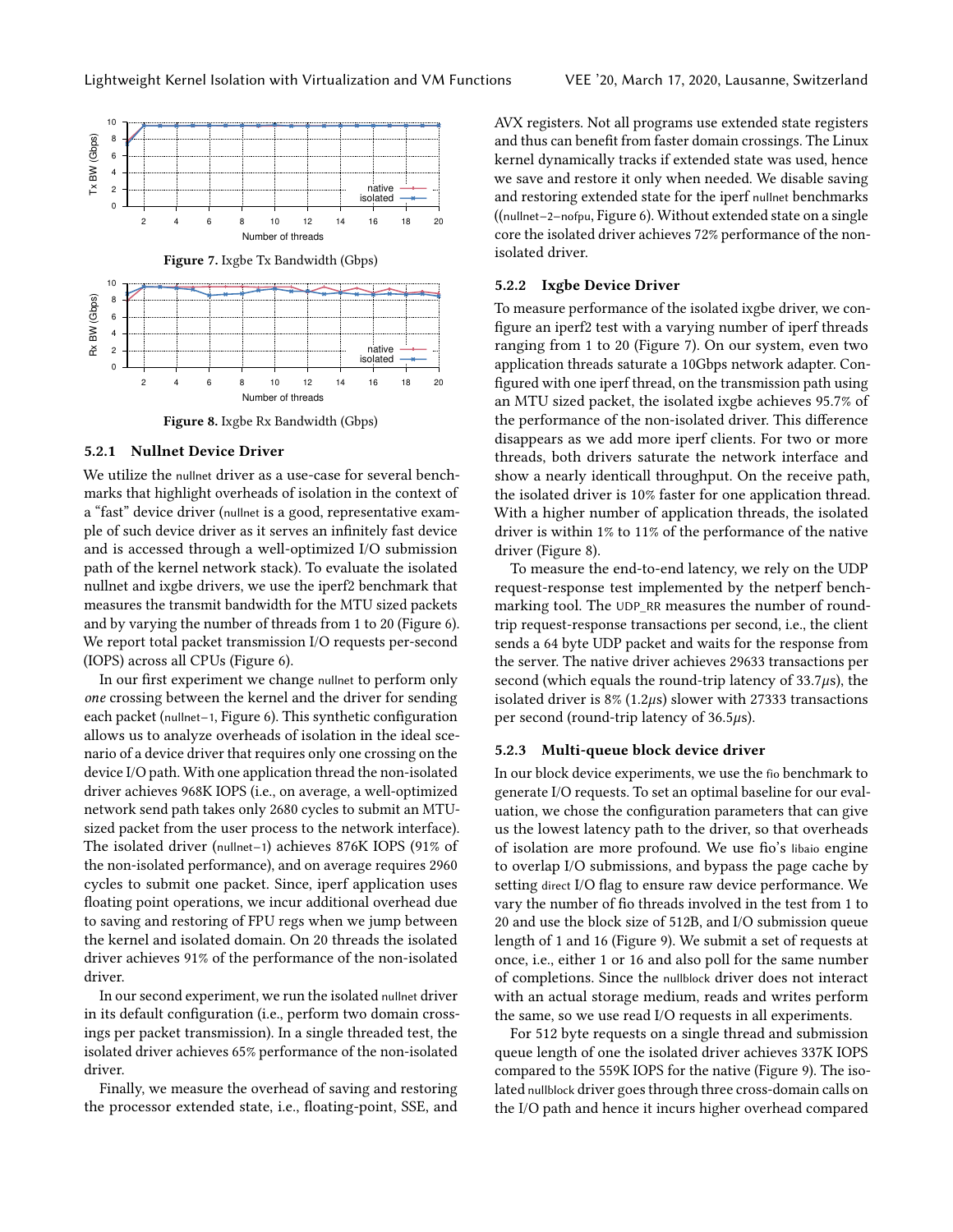<span id="page-11-0"></span>

Figure 9. Performance of the nullblock driver

<span id="page-11-1"></span>

| Kernel/hypervisor setup                          | Cycles |
|--------------------------------------------------|--------|
| Vanilla kernel                                   | 607    |
| Vanilla kernel (virtualized)                     | 620    |
| LVD kernel                                       | 666    |
| LVD kernel (virtualized) inside kernel           | 680    |
| LVD kernel (virtualized, inside isolated domain) | 1060   |

Table 3. Overhead of interrupt delivery.

to nullnet. As the number of threads grows both isolated and native drivers bottleneck on the access to a shared variable involved in collection of I/O statistics. This bottleneck allows isolated driver to catch up with the performance of the native driver when the number of threads is twelve or more (at eleven threads the access to the shared variable crosses the socket boundary and hence becomes more expensive).

In contrast, the gap between the native and isolated driver shortens as the length of the submission queue increases to 16. For 512 byte requests on a single thread with submission queue length of 16, the isolated driver achieves 760K IOPS compared to 837K IOPS for the non-isolated driver. With 20 threads, the isolated driver achieves 9,030K IOPS compared to 15,138K IOPS for the native driver.

#### 5.2.4 Exitless Interrupt Delivery

To understand the overheads of exitless interrupt delivery, we measure latencies introduced on the interrupt path by virtualization, and LVDs' isolation mechanisms; specifically execution on IST stacks, and VMFUNC domain crossings when interrupt is delivered while inside an isolated domain. To eliminate the overheads introduced by general layers of interrupt processing in the Linux kernel, we register a minimal interrupt handler that acknowledges the interrupt right above the machine-specific interrupt processing layer. Our tests invoke the int instruction in the following system configurations which we run on bare metal and on top of the hypervisor [\(Table 3\)](#page-11-1): 1) in a kernel module loaded inside an unmodified vanilla Linux kernel, 2) inside a kernel module in the LVD kernel, and 3) inside an LVD. In both

<span id="page-11-2"></span>

| Transitions/exits | Experiments        |                  |                  |
|-------------------|--------------------|------------------|------------------|
|                   | nullnet            | ixgbe            | nullb            |
| <b>VMFUNC</b>     | $41 \times 10^{6}$ | $27 \times 10^6$ | $33 \times 10^6$ |
| VM-Exit           | 14074              | 13235            | 25789            |
|                   |                    |                  |                  |

Table 4. VMFUNC crossings vs number of exits

vanilla and LVD kernels virtualization itself introduces only a minimal overhead to the interrupt processing path (13 and 14 cycles respectively). The LVD kernel executes all interrupts and exceptions on IST stacks, and thus pays additional price of switching to an IST stack while entering the interrupt handler (59-60 cycles). An interrupt inside an isolated domain introduces the overhead of 380 cycles due to two VMFUNC transitions required to exit and re-enter the LVD. In all three tests (nullnet, nullblock, and ixgbe) 11% of interrupts are delivered while inside an LVD.

LVDs trade the cost of changing the privilege level on cross-domain invocations for exits into the hypervisor on execution of privileged instructions. To justify this choice, we measure the number of VM exits and compare it with the number of VMFUNC transitions for I/O intensive workloads (nullnet, nullblock, and ixgbe tests) [\(Table 4\)](#page-11-2). For the iperf test that stresses performance of the isolated ixgbe driver, we recorded a total of 13235 VM exits, a number that is three orders of magnitude smaller compared to the number of cross-domain transitions (27 x  $10^6$ ).

## 6 Conclusions

Over the last four decades operating systems gravitated towards a monolithic kernel architecture. However, the availability of new low-overhead hardware isolation mechanisms in recent CPUs brings a promise to enable kernels that employ fine-grained isolation of kernel subsystems and device drivers. Our work on LVDs develops new mechanisms for isolation of kernel code. We demonstrate how hardwareassisted virtualization can be used for controlling execution of privileged instructions and define a set of invariants that allows us to isolate kernel subsystems in the face of an intricate execution model of the kernel, e.g., provide isolation of preemptable, concurrent interrupt handlers. While our work utilizes EPTs for memory isolation, we argue that our techniques can be combined with other architectural mechanisms, e.g., MPK, a direction we plan to explore in the future.

#### Acknowledgments

We would like to thank OSDI 2019, ASPLOS 2019, and VEE 2020 reviewers for numerous insights helping us to improve this work. We are further grateful to the Utah CloudLab team for the patience with accommodating our countless requests and outstanding technical support. This research is supported in part by the National Science Foundation under Grant Number 1840197.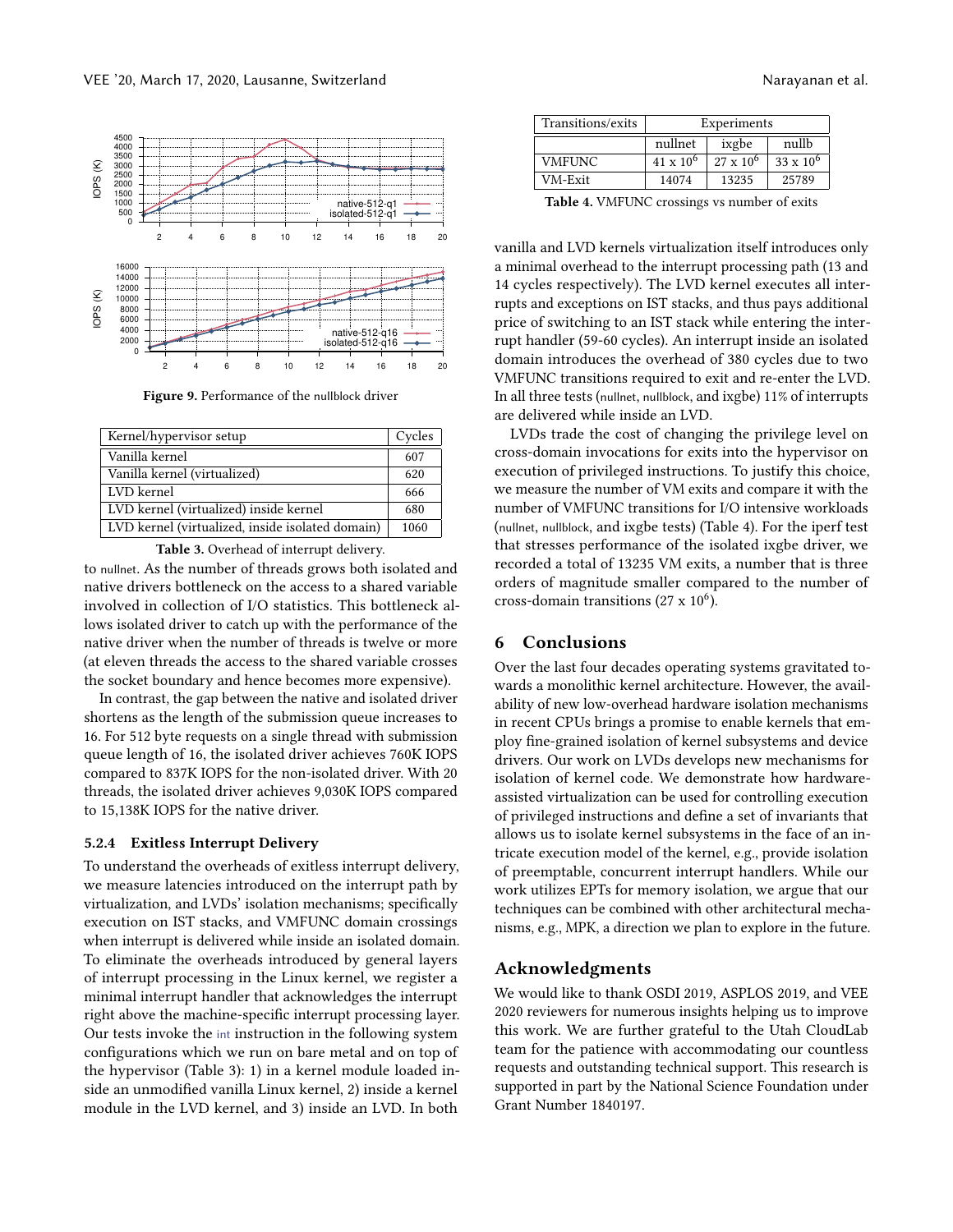## References

- <span id="page-12-37"></span>[1] Bareflank Hypervisor SDK. <http://bareflank.github.io/hypervisor/>.
- <span id="page-12-6"></span>[2] Code-Pointer Integrity in Clang/LLVM. [https://github.com/cpi-llvm/](https://github.com/cpi-llvm/compiler-rt) [compiler-rt](https://github.com/cpi-llvm/compiler-rt).
- <span id="page-12-0"></span>[3] LKDDb: Linux Kernel Driver DataBase. <https://cateee.net/lkddb/>. Accessed on 04.23.2019.
- <span id="page-12-8"></span>[4] seL4 performance. <https://sel4.systems/About/Performance/>.
- <span id="page-12-38"></span>[5] Intel 64 and IA-32 Architectures Software Developer's Manual, 2017. [https://software.intel.com/sites/default/files/managed/39/c5/](https://software.intel.com/sites/default/files/managed/39/c5/325462-sdm-vol-1-2abcd-3abcd.pdf) [325462-sdm-vol-1-2abcd-3abcd.pdf](https://software.intel.com/sites/default/files/managed/39/c5/325462-sdm-vol-1-2abcd-3abcd.pdf).
- <span id="page-12-9"></span>[6] Jonathan Appavoo, Marc Auslander, Dilma DaSilva, David Edelsohn, Orran Krieger, Michal Ostrowski, Bryan Rosenburg, R Wisniewski, and Jimi Xenidis. Utilizing Linux kernel components in K42. Technical report, Technical report, IBM Watson Research, 2002.
- <span id="page-12-1"></span>[7] Scott Bauer. Please stop naming vulnerabilities: Exploring 6 previously unknown remote kernel bugs affecting android phones. [https:](https://pleasestopnamingvulnerabilities.com) [//pleasestopnamingvulnerabilities.com](https://pleasestopnamingvulnerabilities.com), 2017.
- <span id="page-12-18"></span>[8] Andrew Baumann, Paul Barham, Pierre-Evariste Dagand, Tim Harris, Rebecca Isaacs, Simon Peter, Timothy Roscoe, Adrian Schüpbach, and Akhilesh Singhania. The Multikernel: A new os architecture for scalable multicore systems. In Proceedings of the ACM SIGOPS 22nd Symposium on Operating Systems Principles, SOSP'09, pages 29–44, New York, NY, USA, 2009. ACM.
- [9] D. W. Boettner and M. T. Alexander. The Michigan Terminal System. Proceedings of the IEEE, 63(6):912–918, June 1975.
- <span id="page-12-23"></span>[10] Allen C. Bomberger, William S. Frantz, Ann C. Hardy, Norman Hardy, Charles R. Landau, and Jonathan S. Shapiro. The KeyKOS nanokernel architecture. In Proceedings of the Workshop on Micro-kernels and Other Kernel Architectures, pages 95–112, Berkeley, CA, USA, 1992.
- <span id="page-12-30"></span>[11] Silas Boyd-Wickizer and Nickolai Zeldovich. Tolerating malicious device drivers in Linux. In USENIX ATC, pages 9–9, 2010.
- <span id="page-12-31"></span>[12] Bromium. Bromium micro-virtualization, 2010. [http://www.bromium.](http://www.bromium.com/misc/BromiumMicrovirtualization.pdf) [com/misc/BromiumMicrovirtualization.pdf](http://www.bromium.com/misc/BromiumMicrovirtualization.pdf).
- <span id="page-12-10"></span>[13] Edouard Bugnion, Scott Devine, Kinshuk Govil, and Mendel Rosenblum. Disco: Running commodity operating systems on scalable multiprocessors. ACM Trans. Comput. Syst., 15(4):412–447, November 1997.
- <span id="page-12-22"></span>[14] Miguel Castro, Manuel Costa, Jean-Philippe Martin, Marcus Peinado, Periklis Akritidis, Austin Donnelly, Paul Barham, and Richard Black. Fast byte-granularity software fault isolation. In Proceedings of the ACM SIGOPS 22nd Symposium on Operating Systems Principles, SOSP'09, pages 45–58, New York, NY, USA, 2009. ACM.
- <span id="page-12-36"></span>[15] Stephen Checkoway and Hovav Shacham. Iago Attacks: Why the system call API is a bad untrusted RPC interface. In ASPLOS XVIII, pages 253–264. ACM, April 2013.
- <span id="page-12-7"></span>[16] Gang Chen, Hai Jin, Deqing Zou, Bing Bing Zhou, Zhenkai Liang, Weide Zheng, and Xuanhua Shi. Safestack: Automatically patching stack-based buffer overflow vulnerabilities. IEEE Transactions on Dependable and Secure Computing, 10(6):368–379, 2013.
- <span id="page-12-2"></span>[17] Haogang Chen, Yandong Mao, Xi Wang, Dong Zhou, Nickolai Zeldovich, and M. Frans Kaashoek. Linux kernel vulnerabilities: state-ofthe-art defenses and open problems. In APSys, pages 5:1–5:5, 2011.
- <span id="page-12-39"></span>[18] CloudLab testbed. <http://cloudlab.us/>.
- <span id="page-12-4"></span>[19] Jonathan Corbet. Supervisor mode access prevention. [https://lwn.net/](https://lwn.net/Articles/517475/) [Articles/517475/](https://lwn.net/Articles/517475/), 2012.
- <span id="page-12-3"></span>[20] Crispin Cowan, Calton Pu, Dave Maier, Heather Hinton, and Jonathan Walpole. StackGuard: Automatic Adaptive Detection and Prevention of Buffer-Overflow Attacks. In USENIX Security Symposium, 1998.
- <span id="page-12-19"></span>[21] Tudor David, Rachid Guerraoui, and Vasileios Trigonakis. Everything you always wanted to know about synchronization but were afraid to ask. In Proceedings of the Twenty-Fourth ACM Symposium on Operating Systems Principles, pages 33–48. ACM, 2013.
- <span id="page-12-11"></span>[22] DDEKit and DDE for linux. <http://os.inf.tu-dresden.de/ddekit/>.
- <span id="page-12-27"></span>[23] Eric Eide, Kevin Frei, Bryan Ford, Jay Lepreau, and Gary Lindstrom. Flick: A flexible, optimizing IDL compiler. In ACM SIGPLAN Notices, volume 32, pages 44–56. ACM, 1997.
- <span id="page-12-12"></span>[24] Kevin Elphinstone and Stefan Götz. Initial evaluation of a user-level device driver framework. In Asia-Pacific Conference on Advances in Computer Systems Architecture, pages 256–269. Springer, 2004.
- <span id="page-12-17"></span>[25] Kevin Elphinstone and Gernot Heiser. From L3 to seL4 what have we learnt in 20 years of L4 microkernels? In Proceedings of the Twenty-Fourth ACM Symposium on Operating Systems Principles, pages 133–150. ACM, 2013.
- <span id="page-12-21"></span>[26] Úlfar Erlingsson, Martín Abadi, Michael Vrable, Mihai Budiu, and George C. Necula. Xfi: Software guards for system address spaces. In Proceedings of the 7th Symposium on Operating Systems Design and Implementation, OSDI '06, pages 75–88, Berkeley, CA, USA, 2006. USENIX Association.
- <span id="page-12-24"></span>[27] Feske, N. and Helmuth, C. Design of the Bastei OS architecture. Techn. Univ., Fakultät Informatik, 2007.
- <span id="page-12-5"></span>[28] Stephen Fischer. Supervisor mode execution protection. NSA Trusted Computing Conference, 2011.
- <span id="page-12-13"></span>[29] Bryan Ford, Godmar Back, Greg Benson, Jay Lepreau, Albert Lin, and Olin Shivers. The flux OSKit: A substrate for kernel and language research. In Proceedings of the 16th ACM Symposium on Operating Systems Principles, pages 38–51, 1997.
- <span id="page-12-25"></span>[30] Alessandro Forin, David Golub, and Brian N Bershad. An I/O system for Mach 3.0. Carnegie-Mellon University. Department of Computer Science, 1991.
- <span id="page-12-32"></span>[31] Keir Fraser, Steven Hand, Rolf Neugebauer, Ian Pratt, Andrew Warfield, and Mark Williamson. Safe hardware access with the Xen virtual machine monitor. In 1st Workshop on Operating System and Architectural Support for the on demand IT InfraStructure (OASIS), 2004.
- <span id="page-12-35"></span>[32] Vinod Ganapathy, Matthew J Renzelmann, Arini Balakrishnan, Michael M Swift, and Somesh Jha. The design and implementation of microdrivers. In ACM SIGARCH Computer Architecture News, volume 36, pages 168–178. ACM, 2008.
- <span id="page-12-33"></span>[33] Tal Garfinkel, Ben Pfaff, Jim Chow, Mendel Rosenblum, and Dan Boneh. Terra: a virtual machine-based platform for trusted computing. In SOSP, pages 193–206, 2003.
- <span id="page-12-34"></span>[34] Alain Gefflaut, Trent Jaeger, Yoonho Park, Jochen Liedtke, Kevin J Elphinstone, Volkmar Uhlig, Jonathon E Tidswell, Luke Deller, and Lars Reuther. The SawMill multiserver approach. In Proceedings of the 9th workshop on ACM SIGOPS European Workshop: Beyond the PC: New Challenges for the Operating System, pages 109–114. ACM, 2000.
- <span id="page-12-14"></span>[35] Shantanu Goel and Dan Duchamp. Linux device driver emulation in Mach. In Proceedings of the USENIX Annual Technical Conference, pages 65–74, 1996.
- <span id="page-12-15"></span>[36] David B Golub, Guy G Sotomayor, and Freeman L Rawson III. An architecture for device drivers executing as user-level tasks. In USENIX MACH III Symposium, pages 153–172, 1993.
- <span id="page-12-26"></span>[37] Google. Fuchsia project. [https://fuchsia.dev/fuchsia-src/getting\\_](https://fuchsia.dev/fuchsia-src/getting_started.md) [started.md](https://fuchsia.dev/fuchsia-src/getting_started.md).
- <span id="page-12-28"></span>[38] Google. Protocol buffers. [https://developers.google.com/](https://developers.google.com/protocol-buffers/) [protocol-buffers/](https://developers.google.com/protocol-buffers/).
- <span id="page-12-16"></span>[39] Abel Gordon, Nadav Amit, Nadav Har'El, Muli Ben-Yehuda, Alex Landau, Assaf Schuster, and Dan Tsafrir. ELI: bare-metal performance for I/O virtualization. ACM SIGPLAN Notices, 47(4):411–422, 2012.
- <span id="page-12-20"></span>[40] Spyridoula Gravani, Mohammad Hedayati, John Criswell, and Michael L Scott. Iskios: Lightweight defense against kernel-level code-reuse attacks. arXiv preprint arXiv:1903.04654, 2019.
- <span id="page-12-40"></span>[41] Daniel Gruss, Moritz Lipp, Michael Schwarz, Richard Fellner, Clémentine Maurice, and Stefan Mangard. KASLR is dead: long live KASLR. In International Symposium on Engineering Secure Software and Systems, pages 161–176. Springer, 2017.
- <span id="page-12-29"></span>[42] Andreas Haeberlen, Jochen Liedtke, Yoonho Park, Lars Reuther, and Volkmar Uhlig. Stub-code performance is becoming important. In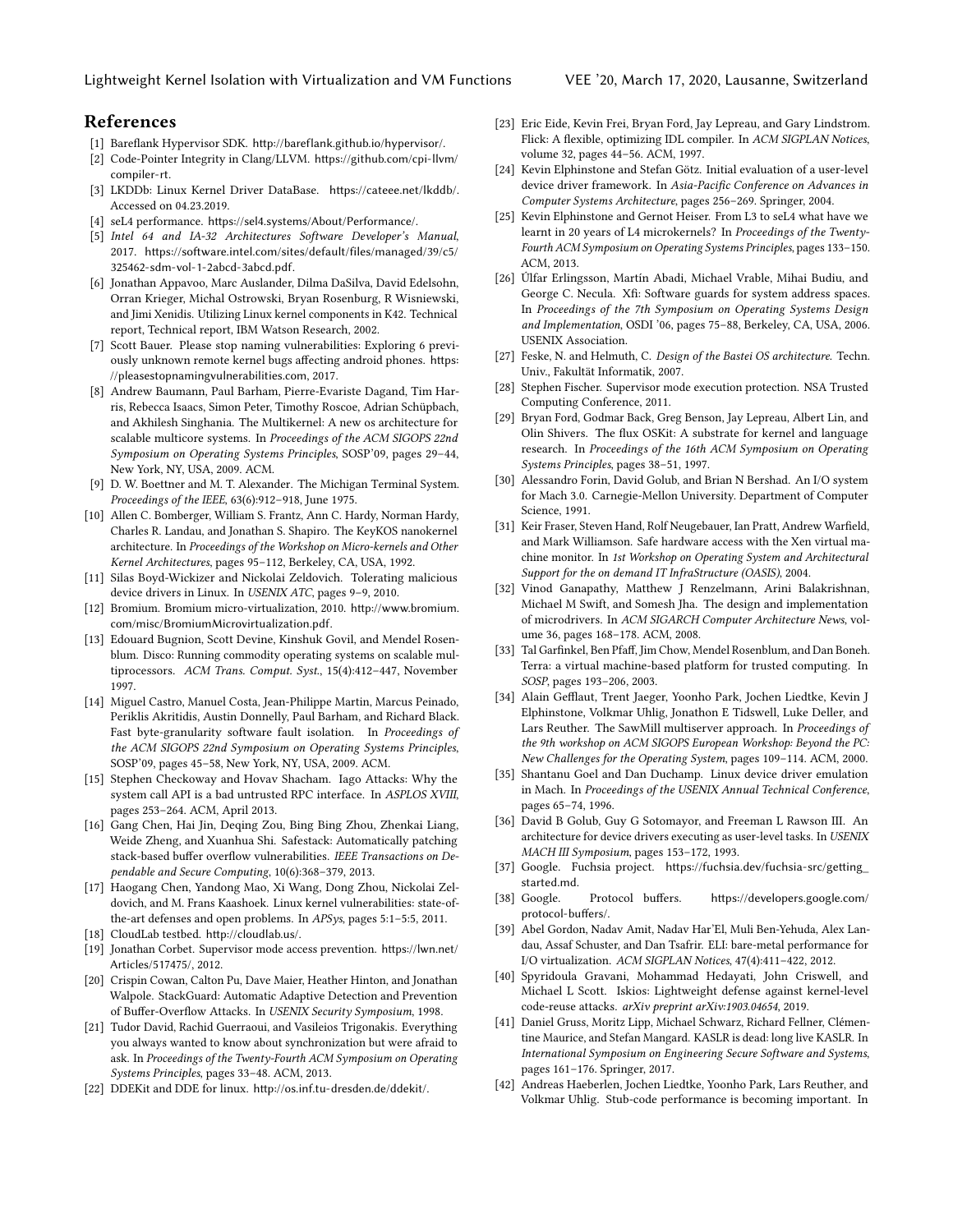Proceedings of the 1st Workshop on Industrial Experiences with Systems Software, San Diego, CA, October 22 2000.

- <span id="page-13-18"></span>[43] Tim Harris, Martin Abadi, Rebecca Isaacs, and Ross McIlroy. AC: composable asynchronous I/O for native languages. In ACM SIGPLAN Notices, volume 46, pages 903–920. ACM, 2011.
- <span id="page-13-8"></span>[44] Hermann Härtig, , Jork Löser, Frank Mehnert, Lars Reuther, Martin Pohlack, and Alexander Warg. An I/O architecture for microkernelbased operating systems. Technical report, TU Dresden, Dresden, Germany, 2003.
- <span id="page-13-4"></span>[45] Mohammad Hedayati, Spyridoula Gravani, Ethan Johnson, John Criswell, Michael L. Scott, Kai Shen, and Mike Marty. Hodor: Intraprocess isolation for high-throughput data plane libraries. In 2019 USENIX Annual Technical Conference (USENIX ATC 19), pages 489–504, Renton, WA, July 2019. USENIX Association.
- <span id="page-13-22"></span>[46] Heiser, G. and Elphinstone, K. and Kuz, I. and Klein, G. and Petters, S.M. Towards trustworthy computing systems: taking microkernels to the next level. ACM SIGOPS Operating Systems Review, 41(4):3–11, 2007.
- [47] Jorrit N Herder, Herbert Bos, Ben Gras, Philip Homburg, and Andrew S Tanenbaum. Minix 3: A highly reliable, self-repairing operating system. ACM SIGOPS Operating Systems Review, 40(3):80–89, 2006.
- <span id="page-13-23"></span>[48] Hohmuth, M. and Peter, M. and Härtig, H. and Shapiro, J.S. Reducing TCB size by using untrusted components: small kernels versus virtualmachine monitors. In Proceedings of the 11th workshop on ACM SIGOPS European workshop, page 22. ACM, 2004.
- <span id="page-13-0"></span>[49] Hovav Shacham, Matthew Page, Ben Pfaff, Eu-Jin Goh, Nagendra Modadugu, and Dan Boneh. On the effectiveness of address-space randomization. In Proceedings of the 11th ACM conference on Computer and Communications Security, pages 298–307, 2004.
- <span id="page-13-15"></span>[50] Tomas Hruby, Herbert Bos, and Andrew S Tanenbaum. When slower is faster: On heterogeneous multicores for reliable systems. In Presented as part of the 2013 USENIX Annual Technical Conference (USENIX ATC'13), pages 255–266, 2013.
- <span id="page-13-5"></span>[51] Zhichao Hua, Dong Du, Yubin Xia, Haibo Chen, and Binyu Zang. EPTI: Efficient defence against meltdown attack for unpatched vms. In 2018 USENIX Annual Technical Conference (USENIX ATC'18), pages 255–266, 2018.
- <span id="page-13-24"></span>[52] Galen Hunt and Jim Larus. Singularity: Rethinking the software stack. ACM SIGOPS Operating Systems Review, 41/2:37–49, April 2007.
- <span id="page-13-25"></span>[53] INTEGRITY Real-Time Operating System. [http://www.ghs.com/](http://www.ghs.com/products/rtos/integrity.html) [products/rtos/integrity.html](http://www.ghs.com/products/rtos/integrity.html).
- <span id="page-13-2"></span>[54] Kyriakos K. Ispoglou, Bader AlBassam, Trent Jaeger, and Mathias Payer. Block oriented programming: Automating data-only attacks. In Proceedings of the 2018 ACM SIGSAC Conference on Computer and Communications Security, CCS '18, pages 1868–1882, New York, NY, USA, 2018. ACM.
- <span id="page-13-9"></span>[55] Antti Kantee. Flexible operating system internals: the design and implementation of the Anykernel and Rump kernels. PhD thesis, 2012.
- <span id="page-13-11"></span>[56] Koen Koning, Xi Chen, Herbert Bos, Cristiano Giuffrida, and Elias Athanasopoulos. No need to hide: Protecting safe regions on commodity hardware. In Proceedings of the 12th European Conference on Computer Systems, EuroSys '17, pages 437–452, New York, NY, USA, 2017. ACM.
- <span id="page-13-1"></span>[57] Volodymyr Kuznetsov, László Szekeres, Mathias Payer, George Candea, R. Sekar, and Dawn Song. Code-pointer integrity. In USENIX Symposium on Operating Systems Design and Implementation (OSDI), pages 147–163, 2014.
- <span id="page-13-28"></span>[58] Joshua LeVasseur, Volkmar Uhlig, Jan Stoess, and Stefan Götz. Unmodified device driver reuse and improved system dependability via virtual machines. In Proceedings of the 6th Conference on Symposium on Operating Systems Design & Implementation - Volume 6, OSDI'04, pages 2–2, Berkeley, CA, USA, 2004. USENIX Association.
- <span id="page-13-27"></span>[59] Jonathan Levin. Mac OS X and IOS Internals: To the Apple's Core. John Wiley & Sons, 2012.
- <span id="page-13-14"></span>[60] Jochen Liedtke. Improved address-space switching on Pentium processors by transparently multiplexing user address spaces. Technical report, GMD SET-RS, Schlo Birlinghoven, 53754 Sankt Augustin, Germany, 1995.
- <span id="page-13-26"></span>[61] Jochen Liedtke, Ulrich Bartling, Uwe Beyer, Dietmar Heinrichs, Rudolf Ruland, and Gyula Szalay. Two years of experience with a  $\mu$ -kernel based os. SIGOPS Oper. Syst. Rev., 25(2):51–62, April 1991.
- <span id="page-13-6"></span>[62] Yutao Liu, Tianyu Zhou, Kexin Chen, Haibo Chen, and Yubin Xia. Thwarting memory disclosure with efficient hypervisor-enforced intradomain isolation. In Proceedings of the 22nd ACM SIGSAC Conference on Computer and Communications Security, pages 1607–1619. ACM, 2015.
- <span id="page-13-12"></span>[63] Yutao Liu, Tianyu Zhou, Kexin Chen, Haibo Chen, and Yubin Xia. Thwarting memory disclosure with efficient hypervisor-enforced intradomain isolation. In 22nd ACM Conference on Computer and Communications Security (CCS), pages 1607–1619, 2015.
- <span id="page-13-20"></span>[64] Yandong Mao, Haogang Chen, Dong Zhou, Xi Wang, Nickolai Zeldovich, and M Frans Kaashoek. Software fault isolation with API integrity and multi-principal modules. In Proceedings of the 23rd ACM Symposium on Operating Systems Principles, pages 115–128. ACM, 2011.
- <span id="page-13-21"></span>[65] Stephen McCamant and Greg Morrisett. Efficient, verifiable binary sandboxing for a CISC architecture. 2005.
- <span id="page-13-3"></span>[66] Mellanox. Connectx-6 single/dual-port adapter supporting 200gb/s with vpi. [http://www.mellanox.com/page/products\\_dyn?product\\_](http://www.mellanox.com/page/products_dyn?product_family=265&mtag=connectx_6_vpi_card) [family=265&mtag=connectx\\_6\\_vpi\\_card](http://www.mellanox.com/page/products_dyn?product_family=265&mtag=connectx_6_vpi_card), 2019.
- <span id="page-13-31"></span>[67] Adrian Mettler, David Wagner, and Tyler Close. Joe-E: A securityoriented subset of Java. In Proc. NDSS, February–March 2010.
- <span id="page-13-7"></span>[68] Zeyu Mi, Dingji Li, Zihan Yang, Xinran Wang, and Haibo Chen. Skybridge: Fast and secure inter-process communication for microkernels. In Proceedings of the Fourteenth EuroSys Conference 2019, page 9. ACM, 2019.
- <span id="page-13-32"></span>[69] Mark Samuel Miller. Robust Composition: Towards a Unified Approach to Access Control and Concurrency Control. PhD thesis, Johns Hopkins University, May 2006.
- <span id="page-13-16"></span>[70] Daniel Molka, Daniel Hackenberg, and Robert Schöne. Main memory and cache performance of Intel Sandy Bridge and AMD Bulldozer. In Workshop on Memory Systems Performance and Correctness, pages 4:1–4:10, 2014.
- <span id="page-13-17"></span>[71] Daniel Molka, Daniel Hackenberg, Robert Schone, and Matthias S Muller. Memory performance and cache coherency effects on an Intel Nehalem multiprocessor system. In PACT, pages 261–270. IEEE, 2009.
- <span id="page-13-13"></span>[72] Vikram Narayanan, Abhiram Balasubramanian, Charlie Jacobsen, Sarah Spall, Scott Bauer, Michael Quigley, Aftab Hussain, Abdullah Younis, Junjie Shen, Moinak Bhattacharyya, and Anton Burtsev. LXDs : Towards isolation of kernel subsystems. In 2019 USENIX Annual Technical Conference (USENIX ATC 19), 2019.
- <span id="page-13-29"></span>[73] Ruslan Nikolaev and Godmar Back. VirtuOS: An operating system with kernel virtualization. In Proceedings of the Twenty-Fourth ACM Symposium on Operating Systems Principles, SOSP '13, pages 116–132, New York, NY, USA, 2013. ACM.
- <span id="page-13-19"></span>[74] Soyeon Park, Sangho Lee, Wen Xu, HyunGon Moon, and Taesoo Kim. libmpk: Software abstraction for Intel Memory Protection Keys (Intel MPK). In 2019 USENIX Annual Technical Conference (USENIX ATC 19), pages 241–254, Renton, WA, July 2019. USENIX Association.
- <span id="page-13-34"></span>[75] Phoronix Test Suite: An automated, open-source testing framework. <http://www.phoronix-test-suite.com/>.
- <span id="page-13-10"></span>[76] Octavian Purdila. Linux kernel library. [https://lwn.net/Articles/](https://lwn.net/Articles/662953/) [662953/](https://lwn.net/Articles/662953/).
- <span id="page-13-30"></span>[77] Matthew J Renzelmann and Michael M Swift. Decaf: Moving device drivers to a modern language. In USENIX Annual Technical Conference, 2009.
- <span id="page-13-33"></span>[78] Robert Ricci, Eric Eide, and The CloudLab Team. Introducing Cloud-Lab: Scientific infrastructure for advancing cloud architectures and applications. USENIX ;login:, 39(6), December 2014.